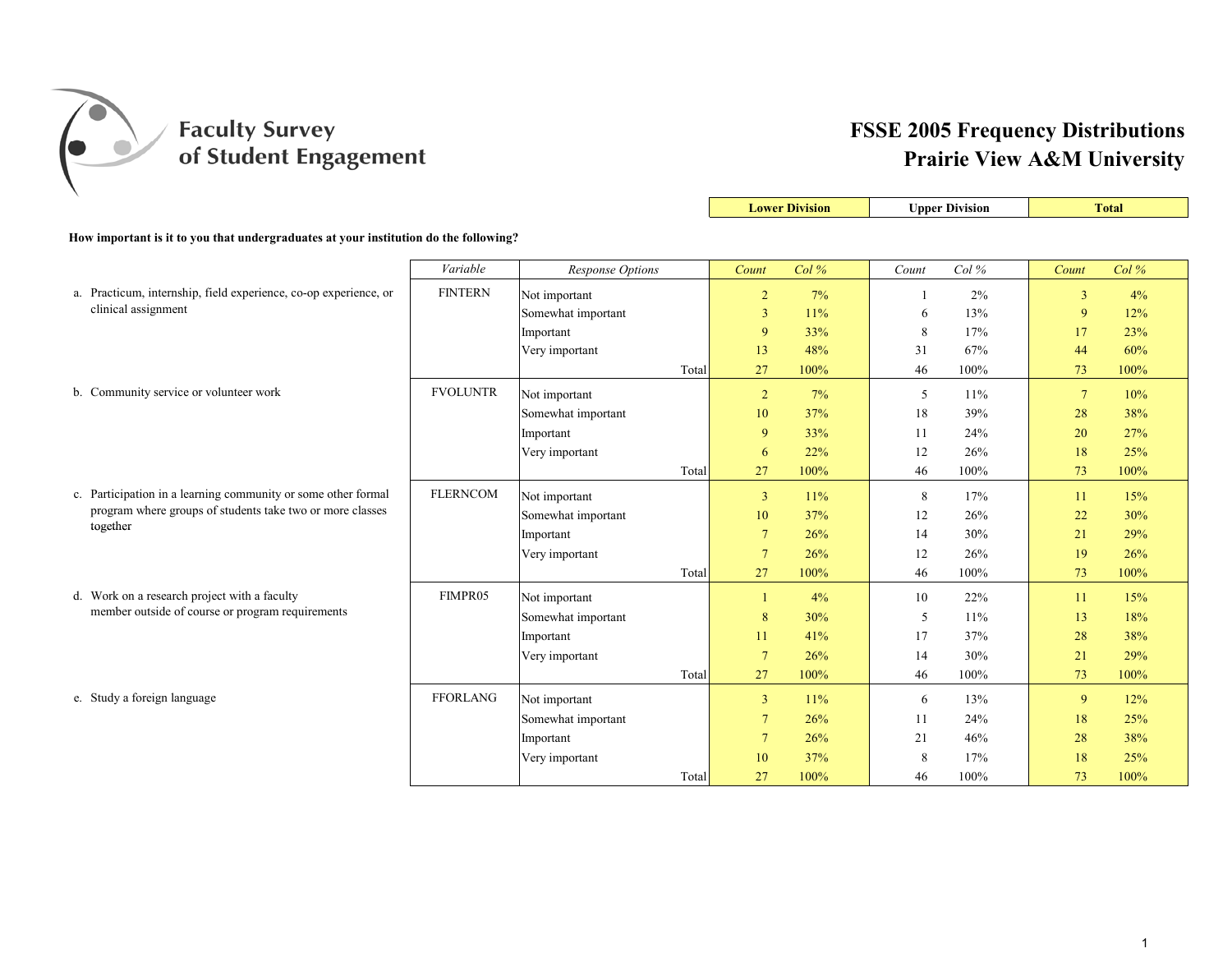

|                                                                                                  |                 |                         |                | <b>Lower Division</b> |                | <b>Upper Division</b> |                | <b>Total</b> |
|--------------------------------------------------------------------------------------------------|-----------------|-------------------------|----------------|-----------------------|----------------|-----------------------|----------------|--------------|
| How important is it to you that undergraduates at your institution do the following? (continued) |                 |                         |                |                       |                |                       |                |              |
|                                                                                                  | Variable        | <b>Response Options</b> | Count          | Col%                  | Count          | Col%                  | Count          | Col%         |
| f. Study abroad                                                                                  | <b>FSTUDYAB</b> | Not important           | $\overline{4}$ | 15%                   | 14             | 30%                   | 18             | 25%          |
|                                                                                                  |                 | Somewhat important      | 14             | 52%                   | 16             | 35%                   | 30             | 41%          |
|                                                                                                  |                 | Important               | 5              | 19%                   | 10             | 22%                   | 15             | 21%          |
|                                                                                                  |                 | Very important          | $\overline{4}$ | 15%                   | 6              | 13%                   | 10             | 14%          |
|                                                                                                  |                 | Total                   | 27             | 100%                  | 46             | 100%                  | 73             | 100%         |
| g. Independent study                                                                             | <b>FINDSTUD</b> | Not important           | $\overline{7}$ | 26%                   | 12             | 26%                   | 19             | 26%          |
|                                                                                                  |                 | Somewhat important      | 10             | 37%                   | 18             | 39%                   | 28             | 38%          |
|                                                                                                  |                 | Important               | $8\phantom{1}$ | 30%                   | 12             | 26%                   | 20             | 27%          |
|                                                                                                  |                 | Very important          | $\overline{2}$ | 7%                    | 4              | 9%                    | 6              | 8%           |
|                                                                                                  |                 | Total                   | 27             | 100%                  | 46             | 100%                  | 73             | 100%         |
| h. Self-designed major                                                                           | <b>FSDMAJOR</b> | Not important           | 14             | 54%                   | 21             | 47%                   | 35             | 49%          |
|                                                                                                  |                 | Somewhat important      | 8              | 31%                   | 15             | 33%                   | 23             | 32%          |
|                                                                                                  |                 | Important               | $\overline{3}$ | 12%                   | $\overline{7}$ | 16%                   | 10             | 14%          |
|                                                                                                  |                 | Very important          |                | 4%                    | $\overline{2}$ | 4%                    | 3              | 4%           |
|                                                                                                  |                 | Total                   | 26             | 100%                  | 45             | 100%                  | 71             | 100%         |
| i. Culminating senior experience (capstone course, thesis,                                       | <b>FSENIOR</b>  | Not important           | $\mathbf{0}$   | $0\%$                 | $\overline{2}$ | 4%                    | $\overline{2}$ | 3%           |
| project, comprehensive exam, etc.)                                                               |                 | Somewhat important      | 5              | 19%                   | 8              | 17%                   | 13             | 18%          |
|                                                                                                  |                 | Important               | 8              | 30%                   | 12             | 26%                   | 20             | 27%          |
|                                                                                                  |                 | Very important          | 14             | 52%                   | 24             | 52%                   | 38             | 52%          |
|                                                                                                  |                 | Total                   | 27             | 100%                  | 46             | 100%                  | 73             | 100%         |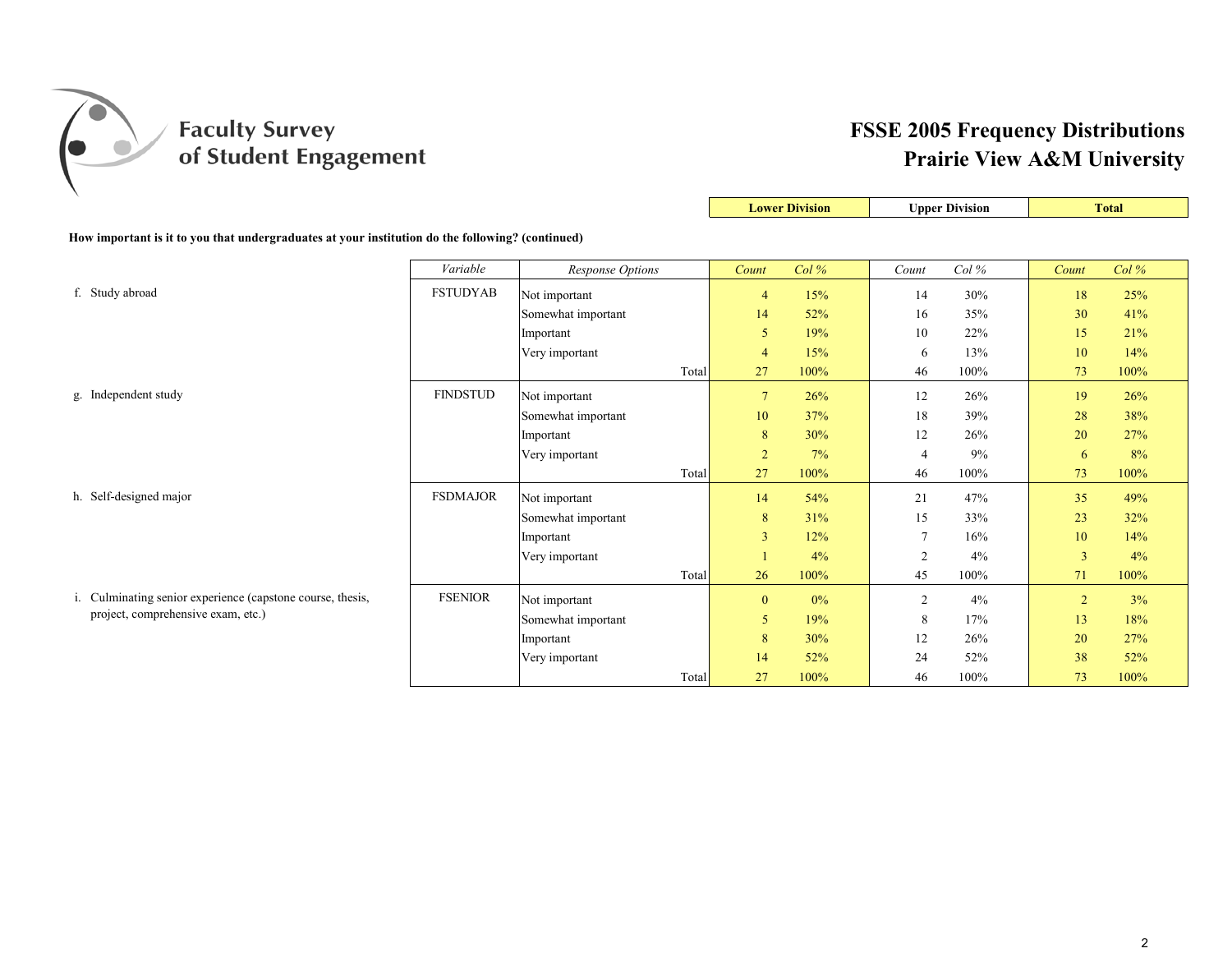

| <b>Upper Division</b><br><b>Lower Division</b> | <b>otal</b> |
|------------------------------------------------|-------------|
|------------------------------------------------|-------------|

**Select the response that you believe best represents the quality of student relationships.**

|                     | Variable       | Response Options                         | Count          | Col%  | Count    | $Col\%$ | Count          | Col%  |
|---------------------|----------------|------------------------------------------|----------------|-------|----------|---------|----------------|-------|
| With other students | <b>FENVSTU</b> | Unfriendly, Unsupportive, Sense of       |                |       |          |         |                |       |
|                     |                | Alienation                               | $\mathbf{0}$   | $0\%$ | $\theta$ | $0\%$   | $\overline{0}$ | $0\%$ |
|                     |                |                                          |                | 4%    | $\theta$ | $0\%$   |                | 1%    |
|                     |                |                                          | 3              | 11%   |          | 2%      | $\overline{4}$ | 5%    |
|                     |                |                                          |                | 19%   | 6.       | 13%     | 11             | 15%   |
|                     |                |                                          | $\sigma$       | 22%   | 11       | 24%     | 17             | 23%   |
|                     |                |                                          | $\overline{ }$ | 26%   | 17       | 37%     | 24             | 33%   |
|                     |                | Friendly, Supportive, Sense of Belonging |                | 19%   | 11       | 24%     | 16             | 22%   |
|                     |                |                                          |                |       |          |         |                |       |
|                     |                | Total                                    | 27             | 100%  | 46       | 100%    | 73             | 100%  |

**Select the response that you believe best represents the quality of student relationships.**

With faculty members

| Variable       | Response Options                      | Count          | Col%  | Count          | Col%  | Count        | Col%  |
|----------------|---------------------------------------|----------------|-------|----------------|-------|--------------|-------|
| <b>FENVFAC</b> |                                       |                |       |                |       |              |       |
|                | Unavailable, Unhelpful, Unsympathetic | $\mathbf{0}$   | $0\%$ | $\mathbf{0}$   | $0\%$ | $\mathbf{0}$ | $0\%$ |
|                | ∠                                     | 2              | 7%    | $\mathbf{0}$   | $0\%$ | 2            | 3%    |
|                |                                       | 3              | 11%   | 3              | 7%    | 6            | 8%    |
|                |                                       | $\overline{2}$ | 7%    | 9              | 20%   | 11           | 15%   |
|                |                                       | 5              | 19%   | 10             | 22%   | 15           | 21%   |
|                | b                                     | 10             | 37%   | 17             | 37%   | 27           | 37%   |
|                | Available, Helpful, Sympathetic       | 5              | 19%   | $\overline{7}$ | 15%   | 12           | 16%   |
|                |                                       |                |       |                |       |              |       |
|                | Total                                 | 27             | 100%  | 46             | 100%  | 73           | 100%  |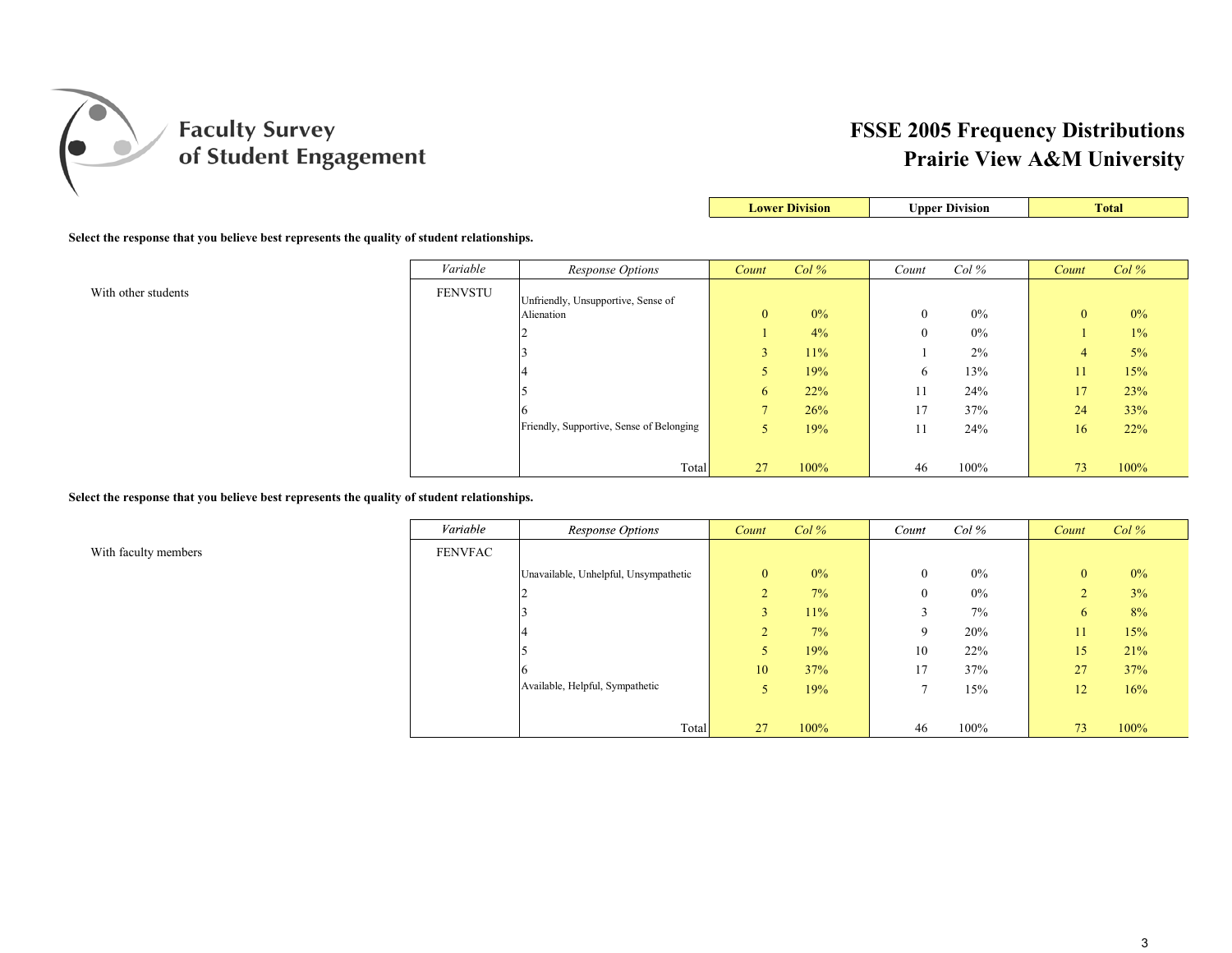

| <b>Lower Division</b> | <b>Upper Division</b> | <b>Total</b> |
|-----------------------|-----------------------|--------------|

#### **Select the response that you believe best represents the quality of student relationships.**

|                               | Variable       | <b>Response Options</b>        | Count         | Col% | Count        | $Col\%$ | Count       | Col% |
|-------------------------------|----------------|--------------------------------|---------------|------|--------------|---------|-------------|------|
| With administrative personnel | <b>FENVADM</b> | Unhelpful, Inconsiderate,      |               |      |              |         |             |      |
|                               |                | Rigid                          | $\mathcal{L}$ | 11%  |              | 2%      | 4           | 5%   |
|                               |                |                                |               | 11%  | $\sigma$     | 13%     | 9           | 12%  |
|                               |                |                                |               | 4%   |              | 2%      | $\sim$<br>∠ | 3%   |
|                               |                |                                | 8             | 30%  | 10           | 22%     | 18          | 25%  |
|                               |                |                                | $\mathbf{6}$  | 22%  | $\mathbf Q$  | 20%     | 15          | 21%  |
|                               |                |                                | 4             | 15%  | $\circ$<br>Ō | 17%     | 12          | 16%  |
|                               |                | Helpful, Considerate, Flexible | $\sim$<br>∠   | 7%   | 11           | 24%     | 13          | 18%  |
|                               |                |                                |               |      |              |         |             |      |
|                               |                | Total                          | 27            | 100% | 46           | 100%    | 73          | 100% |

**To what extent does your institution emphasize each of the following?**

|                                                                | Variable        | Response Options | Count          | $Col\%$ | Count       | $Col \mathcal{C}$ | Count | $Col\%$ |
|----------------------------------------------------------------|-----------------|------------------|----------------|---------|-------------|-------------------|-------|---------|
| a. Requiring student to spend significant amounts              | <b>FENVSCHO</b> | Very little      | $\overline{4}$ | 15%     |             | 9%                | 8     | 11%     |
| of time studying and on academic work                          |                 | Some             | 11             | 41%     |             | 24%               | 22    | 30%     |
|                                                                |                 | Quite a bit      | $\overline{7}$ | 26%     | 17          | 37%               | 24    | 33%     |
|                                                                |                 | Very much        | 5              | 19%     | 14          | 30%               | 19    | 26%     |
|                                                                |                 | Total            | 27             | $100\%$ | 46          | 100%              | 73    | 100%    |
| b. Providing students the support they need to help            | <b>FENVSUPR</b> | Very little      |                | 4%      |             | 0%                |       | $1\%$   |
| them succeed academically                                      |                 | Some             | 8              | 30%     | 12          | 26%               | 20    | 27%     |
|                                                                |                 | Quite a bit      | 10             | 37%     | 19          | 41%               | 29    | 40%     |
|                                                                |                 | Very much        | 8              | 30%     | 15          | 33%               | 23    | 32%     |
|                                                                |                 | Total            | 27             | 100%    | 46          | 100%              | 73    | 100%    |
| c. Encouraging contact among students from different economic, | <b>FENVDIVR</b> | Very little      | 6              | 22%     | 10          | 22%               | 16    | 22%     |
| social, and racial or ethnic backgrounds                       |                 | Some             | 10             | 37%     | $\mathbf Q$ | 20%               | 19    | 26%     |
|                                                                |                 | Quite a bit      | 9              | 33%     | 16          | 35%               | 25    | 34%     |
|                                                                |                 | Very much        | $\overline{2}$ | $7\%$   |             | 24%               | 13    | 18%     |
|                                                                |                 | Total            | 27             | 100%    | 46          | 100%              | 73    | 100%    |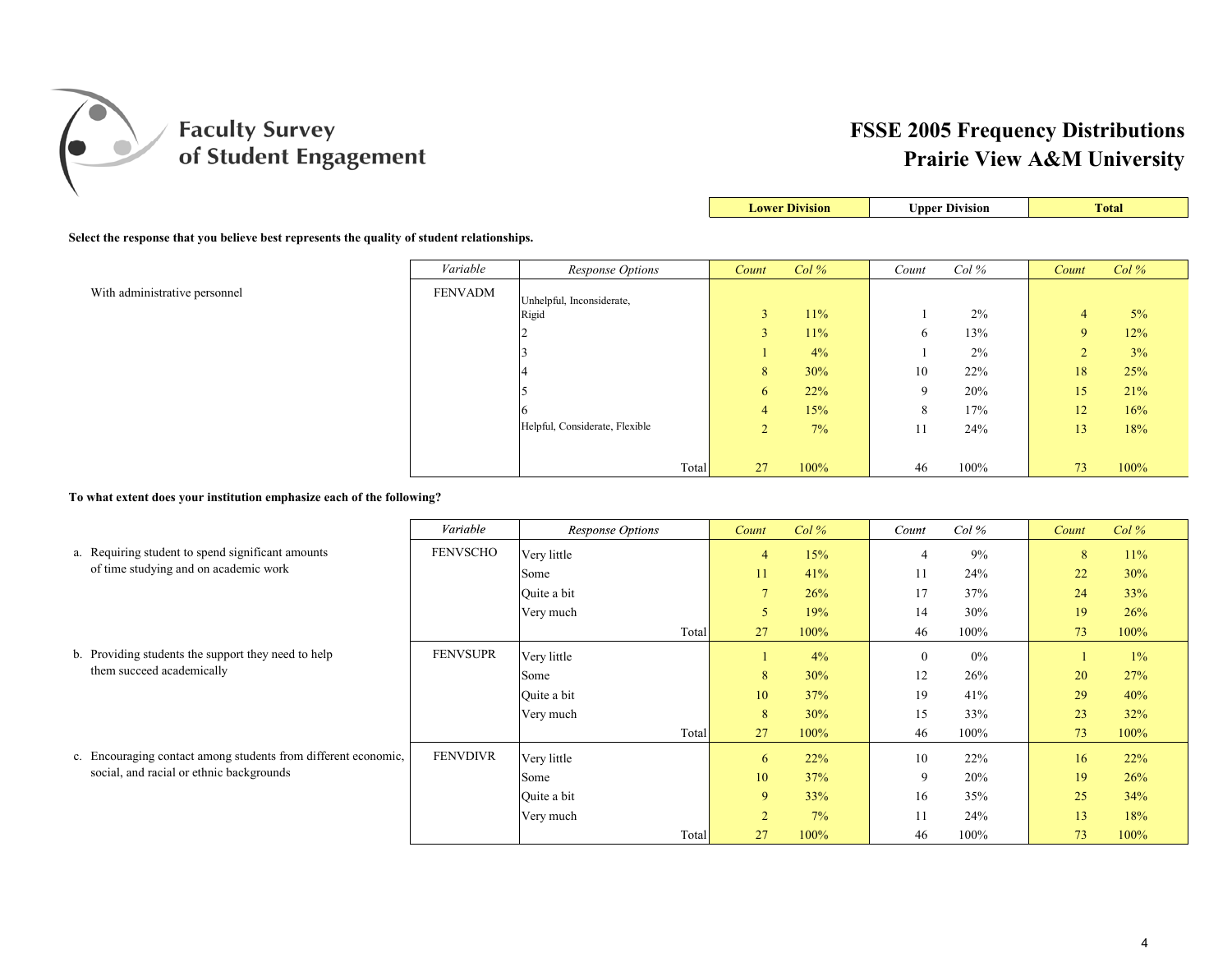

|                                                                                           |                 |                  |       |                | <b>Lower Division</b> |              | <b>Upper Division</b> |                | <b>Total</b> |
|-------------------------------------------------------------------------------------------|-----------------|------------------|-------|----------------|-----------------------|--------------|-----------------------|----------------|--------------|
| To what extent does your institution emphasize each of the following? (continued)         |                 |                  |       |                |                       |              |                       |                |              |
|                                                                                           | Variable        | Response Options |       | Count          | Col%                  | Count        | Col%                  | Count          | Col%         |
|                                                                                           |                 |                  |       |                |                       |              |                       |                |              |
| d. Helping students cope with their non-academic responsibilities<br>(work, family, etc.) | <b>FENVNACA</b> | Very little      |       | $\overline{3}$ | 12%                   | 10           | 22%                   | 13             | 18%          |
|                                                                                           |                 | Some             |       | 11             | 42%                   | 16           | 35%                   | 27             | 38%          |
|                                                                                           |                 | Ouite a bit      |       | 10             | 38%                   | 14           | 30%                   | 24             | 33%          |
|                                                                                           |                 | Very much        |       | $\overline{2}$ | 8%                    | 6            | 13%                   | 8              | 11%          |
|                                                                                           |                 |                  | Total | 26             | 100%                  | 46           | 100%                  | 72             | 100%         |
| e. Providing students the support they need                                               | <b>FENVSOCA</b> | Very little      |       | $\overline{2}$ | 8%                    | 2            | 4%                    | $\overline{4}$ | 6%           |
| to thrive socially                                                                        |                 | Some             |       | 10             | 38%                   | 19           | 42%                   | 29             | 41%          |
|                                                                                           |                 | Ouite a bit      |       | 12             | 46%                   | 16           | 36%                   | 28             | 39%          |
|                                                                                           |                 | Very much        |       | $\overline{2}$ | 8%                    | 8            | 18%                   | 10             | 14%          |
|                                                                                           |                 |                  | Total | 26             | 100%                  | 45           | 100%                  | 71             | 100%         |
| f. Encouraging students to participate in co-curricular activities                        | <b>FENVACT</b>  | Very little      |       | $\mathbf{1}$   | 4%                    | $\mathbf{0}$ | 0%                    | $\mathbf{1}$   | 1%           |
| (organizations, campus publications, student government,                                  |                 | Some             |       | $\overline{7}$ | 26%                   | 7            | 15%                   | 14             | 19%          |
| social fraternity or sorority, intercollegiate or intramural sports,                      |                 | Ouite a bit      |       | 9              | 33%                   | 22           | 48%                   | 31             | 42%          |
| $etc.$ )                                                                                  |                 | Very much        |       | 10             | 37%                   | 17           | 37%                   | 27             | 37%          |
|                                                                                           |                 |                  | Total | 27             | 100%                  | 46           | 100%                  | 73             | 100%         |
| g. Encouraging students to attend campus events and activities                            | <b>FENVEVEN</b> | Very little      |       | $\overline{2}$ | 7%                    | -1           | 2%                    | $\overline{3}$ | 4%           |
| (special speakers, cultural performances, athletic events, etc.)                          |                 | Some             |       | $\overline{4}$ | 15%                   | 7            | 15%                   | 11             | 15%          |
|                                                                                           |                 | Ouite a bit      |       | 13             | 48%                   | 18           | 39%                   | 31             | 42%          |
|                                                                                           |                 | Very much        |       | 8              | 30%                   | 20           | 43%                   | 28             | 38%          |
|                                                                                           |                 |                  | Total | 27             | 100%                  | 46           | 100%                  | 73             | 100%         |
| h. Encouraging students to use computers in their academic work                           | <b>FENVCOMP</b> | Very little      |       | $\overline{2}$ | 7%                    | -1           | 2%                    | $\mathbf{3}$   | 4%           |
|                                                                                           |                 | Some             |       | 10             | 37%                   | 5            | 11%                   | 15             | 21%          |
|                                                                                           |                 | Ouite a bit      |       | 5              | 19%                   | 9            | 20%                   | 14             | 19%          |
|                                                                                           |                 | Very much        |       | 10             | 37%                   | 31           | 67%                   | 41             | 56%          |
|                                                                                           |                 |                  | Total | 27             | 100%                  | 46           | 100%                  | 73             | 100%         |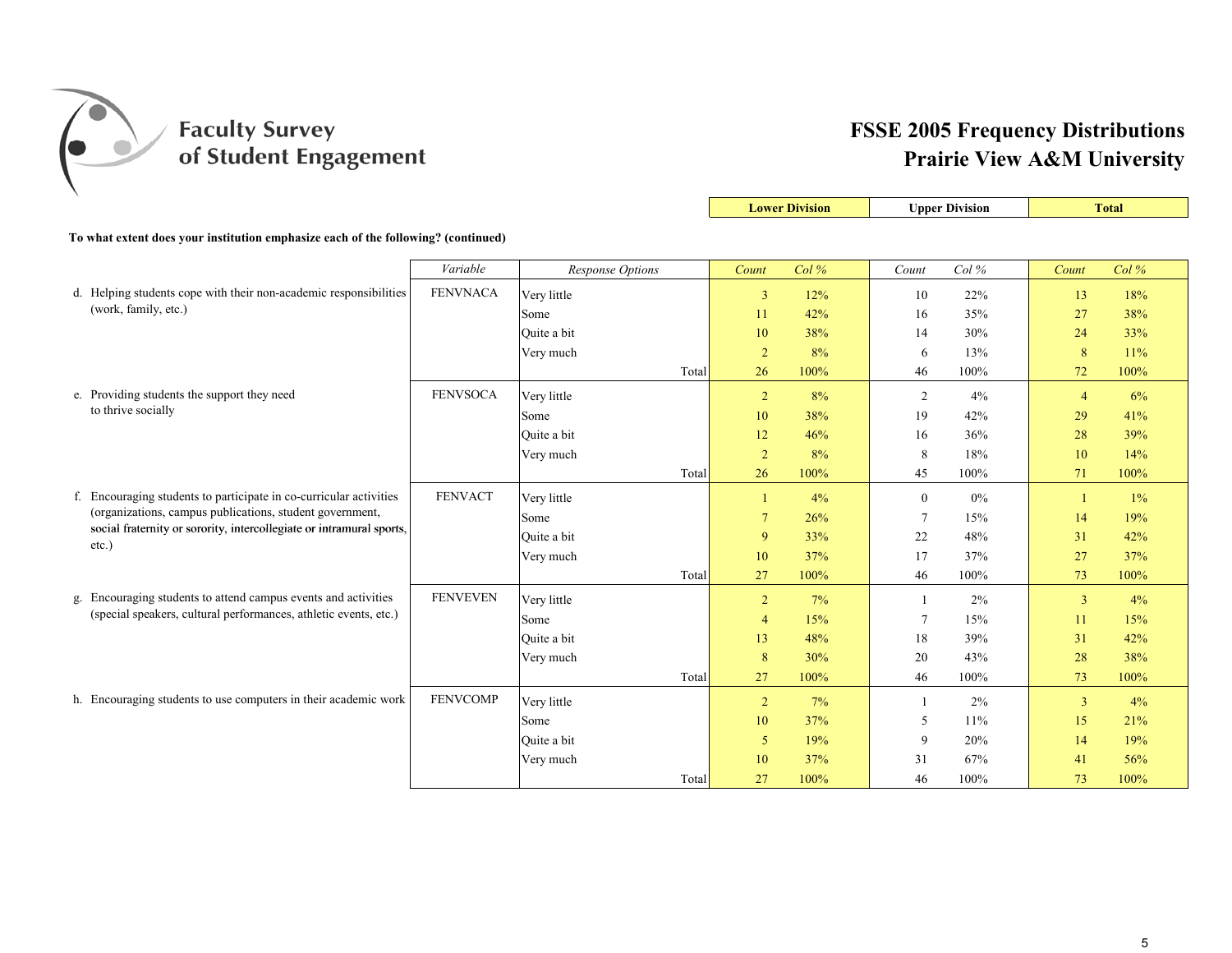

| $\lambda$                                                                              |                 |                  |       |                  | <b>Lower Division</b> |                  | <b>Upper Division</b> |                | <b>Total</b> |
|----------------------------------------------------------------------------------------|-----------------|------------------|-------|------------------|-----------------------|------------------|-----------------------|----------------|--------------|
| About how many hours do you spend in a typical 7-day week doing each of the following? |                 |                  |       |                  |                       |                  |                       |                |              |
|                                                                                        |                 |                  |       |                  |                       |                  |                       |                |              |
|                                                                                        | Variable        | Response Options |       | Count            | Col %                 | Count            | Col $\%$              | Count          | Col%         |
| a. Teaching undergraduate students in class                                            | <b>UGTEACH</b>  | $\overline{0}$   |       | $\boldsymbol{0}$ | $0\%$                 | $\mathbf{1}$     | $2\%$                 | -1             | $1\%$        |
|                                                                                        |                 | $1-4$            |       | $\boldsymbol{0}$ | $0\%$                 | 5                | 11%                   | 5              | 7%           |
|                                                                                        |                 | $5 - 8$          |       | $\overline{3}$   | 11%                   | 13               | 29%                   | 16             | 22%          |
|                                                                                        |                 | $9 - 12$         |       | 11               | 41%                   | 21               | 47%                   | 32             | 44%          |
|                                                                                        |                 | $13 - 16$        |       | 12               | 44%                   | $\overline{4}$   | $9\%$                 | 16             | 22%          |
|                                                                                        |                 | 17-20            |       | $\boldsymbol{0}$ | $0\%$                 | $\boldsymbol{0}$ | $0\%$                 | $\mathbf{0}$   | $0\%$        |
|                                                                                        |                 | $21-30$          |       | $\mathbf{0}$     | $0\%$                 | 1                | 2%                    | $\overline{1}$ | $1\%$        |
|                                                                                        |                 | More than 30     |       | $\mathbf{1}$     | 4%                    | $\boldsymbol{0}$ | $0\%$                 |                | $1\%$        |
|                                                                                        |                 |                  | Total | 27               | 100%                  | 45               | 100%                  | 72             | 100%         |
| b. Grading papers and exams                                                            | <b>GRADEPAP</b> | $\overline{0}$   |       | $\bf{0}$         | 0%                    | $\mathbf{0}$     | $0\%$                 | $\mathbf{0}$   | $0\%$        |
|                                                                                        |                 | $1-4$            |       | 10               | 37%                   | 14               | 31%                   | 24             | 33%          |
|                                                                                        |                 | $5-8$            |       | $7\phantom{.0}$  | 26%                   | 18               | 40%                   | 25             | 35%          |
|                                                                                        |                 | $9-12$           |       | 6                | 22%                   | 9                | 20%                   | 15             | 21%          |
|                                                                                        |                 | $13 - 16$        |       |                  | 4%                    | 2                | 4%                    | $\overline{3}$ | 4%           |
|                                                                                        |                 | $17 - 20$        |       | 3                | 11%                   | $\mathbf{1}$     | $2\%$                 | $\overline{4}$ | 6%           |
|                                                                                        |                 | $21 - 30$        |       | $\boldsymbol{0}$ | $0\%$                 | $\boldsymbol{0}$ | $0\%$                 | $\mathbf{0}$   | $0\%$        |
|                                                                                        |                 | More than 30     |       | $\boldsymbol{0}$ | $0\%$                 | 1                | 2%                    | -1             | $1\%$        |
|                                                                                        |                 |                  | Total | 27               | 100%                  | $45\,$           | 100%                  | $72\,$         | 100%         |
| c. Giving other forms of written and oral feedback                                     | <b>GRADEBCK</b> | $\overline{0}$   |       | $\mathbf{0}$     | $0\%$                 | 1                | $2\%$                 | $\mathbf{1}$   | $1\%$        |
| to students                                                                            |                 | $1-4$            |       | 12               | 46%                   | 26               | 57%                   | 38             | 53%          |
|                                                                                        |                 | $5 - 8$          |       | 9                | 35%                   | 13               | $28\%$                | 22             | 31%          |
|                                                                                        |                 | $9 - 12$         |       | 3                | 12%                   | 3                | 7%                    | 6              | $8\%$        |
|                                                                                        |                 | $13 - 16$        |       |                  | 4%                    | 1                | 2%                    | $\overline{2}$ | 3%           |
|                                                                                        |                 | $17 - 20$        |       |                  | 4%                    | 1                | 2%                    | $\sqrt{2}$     | 3%           |
|                                                                                        |                 | $21 - 30$        |       | $\Omega$         | $0\%$                 | $\mathbf{0}$     | $0\%$                 | $\mathbf{0}$   | $0\%$        |
|                                                                                        |                 | More than 30     |       | $\bf{0}$         | 0%                    |                  | 2%                    |                | $1\%$        |
|                                                                                        |                 |                  | Total | 26               | 100%                  | 46               | 100%                  | 72             | 100%         |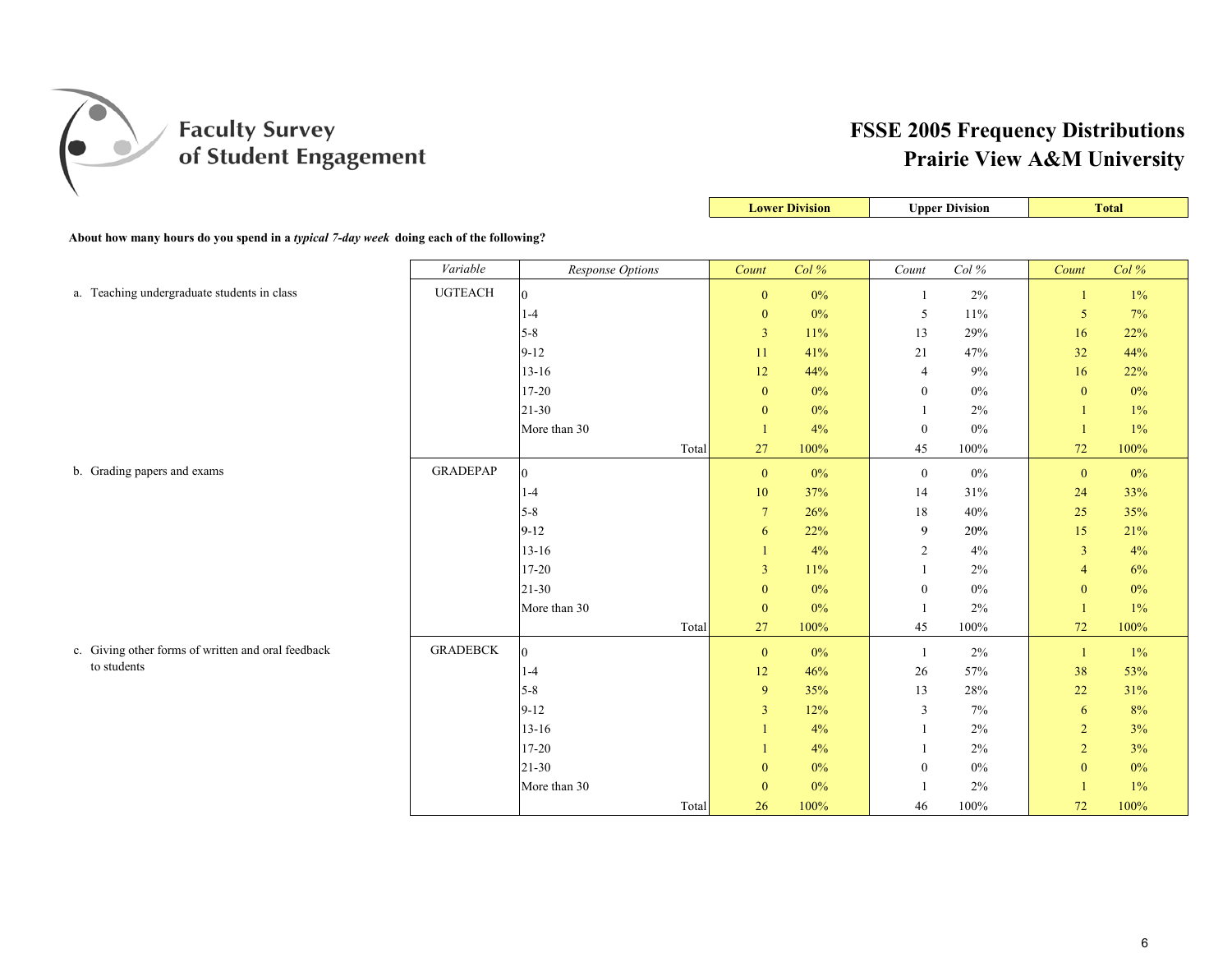

|                                                                                                    |                 |                  |       |                | <b>Lower Division</b> |                  | <b>Upper Division</b> |                 | <b>Total</b> |
|----------------------------------------------------------------------------------------------------|-----------------|------------------|-------|----------------|-----------------------|------------------|-----------------------|-----------------|--------------|
| About how many hours do you spend in a typical 7-day week doing each of the following? (continued) |                 |                  |       |                |                       |                  |                       |                 |              |
|                                                                                                    |                 |                  |       |                |                       |                  |                       |                 |              |
|                                                                                                    | Variable        | Response Options |       | Count          | Col %                 | Count            | Col %                 | Count           | Col %        |
| d. Preparing for class                                                                             | <b>CLASSPRP</b> | $\overline{0}$   |       | $\mathbf{0}$   | $0\%$                 | $\mathbf{0}$     | $0\%$                 | $\mathbf{0}$    | $0\%$        |
|                                                                                                    |                 | $1 - 4$          |       | $\overline{2}$ | 8%                    | 6                | 13%                   | 8               | 11%          |
|                                                                                                    |                 | $5-8$            |       | 10             | 38%                   | 26               | 57%                   | 36              | 50%          |
|                                                                                                    |                 | $9 - 12$         |       | $\,8\,$        | 31%                   | 9                | 20%                   | 17              | 24%          |
|                                                                                                    |                 | $13 - 16$        |       | $\overline{4}$ | 15%                   | 3                | 7%                    | $7\phantom{.0}$ | 10%          |
|                                                                                                    |                 | $17 - 20$        |       | $\overline{2}$ | 8%                    | 1                | $2\%$                 | $\overline{3}$  | 4%           |
|                                                                                                    |                 | $21 - 30$        |       | $\mathbf{0}$   | $0\%$                 | $\mathbf{0}$     | $0\%$                 | $\overline{0}$  | $0\%$        |
|                                                                                                    |                 | More than 30     |       | $\mathbf{0}$   | $0\%$                 |                  | 2%                    | $\mathbf{1}$    | 1%           |
|                                                                                                    |                 |                  | Total | 26             | 100%                  | 46               | $100\%$               | 72              | 100%         |
| e. Reflecting on ways to improve my teaching                                                       | <b>REFLECT</b>  | $\overline{0}$   |       | $\mathbf{0}$   | $0\%$                 | $\mathbf{0}$     | $0\%$                 | $\mathbf{0}$    | $0\%$        |
|                                                                                                    |                 | $1-4$            |       | 15             | 56%                   | 30               | 65%                   | 45              | 62%          |
|                                                                                                    |                 | $5 - 8$          |       | 6              | 22%                   | $\overline{9}$   | 20%                   | 15              | 21%          |
|                                                                                                    |                 | $9-12$           |       | $\overline{3}$ | 11%                   | 3                | 7%                    | 6               | 8%           |
|                                                                                                    |                 | $13-16$          |       | $\mathbf{1}$   | 4%                    | $\mathbf{0}$     | $0\%$                 | $\mathbf{1}$    | $1\%$        |
|                                                                                                    |                 | $17 - 20$        |       | $\overline{c}$ | 7%                    | 3                | 7%                    | 5               | 7%           |
|                                                                                                    |                 | $21 - 30$        |       | $\mathbf{0}$   | $0\%$                 | $\boldsymbol{0}$ | $0\%$                 | $\mathbf{0}$    | $0\%$        |
|                                                                                                    |                 | More than 30     |       | $\mathbf{0}$   | $0\%$                 |                  | $2\%$                 | $\mathbf{1}$    | $1\%$        |
|                                                                                                    |                 |                  | Total | 27             | 100%                  | 46               | $100\%$               | 73              | 100%         |
| f. Research and scholarly activities                                                               | <b>SCHOLAR</b>  | $\overline{0}$   |       | 5 <sup>5</sup> | 19%                   | $\overline{1}$   | 2%                    | 6               | 8%           |
|                                                                                                    |                 | $1 - 4$          |       | 5              | 19%                   | 10               | 22%                   | 15              | 21%          |
|                                                                                                    |                 | $5 - 8$          |       | $10\,$         | 37%                   | 16               | 35%                   | 26              | 36%          |
|                                                                                                    |                 | $9 - 12$         |       | $\overline{4}$ | 15%                   | 9                | 20%                   | 13              | 18%          |
|                                                                                                    |                 | $13-16$          |       | 3              | 11%                   | $\overline{2}$   | 4%                    | $\mathfrak{S}$  | 7%           |
|                                                                                                    |                 | $17 - 20$        |       | $\mathbf{0}$   | $0\%$                 | $\overline{4}$   | 9%                    | $\overline{4}$  | 5%           |
|                                                                                                    |                 | $21 - 30$        |       | $\mathbf{0}$   | $0\%$                 | 2                | 4%                    | $\overline{c}$  | 3%           |
|                                                                                                    |                 | More than 30     |       | $\mathbf{0}$   | 0%                    | 2                | 4%                    | $\overline{2}$  | 3%           |
|                                                                                                    |                 |                  | Total | 27             | 100%                  | 46               | 100%                  | 73              | 100%         |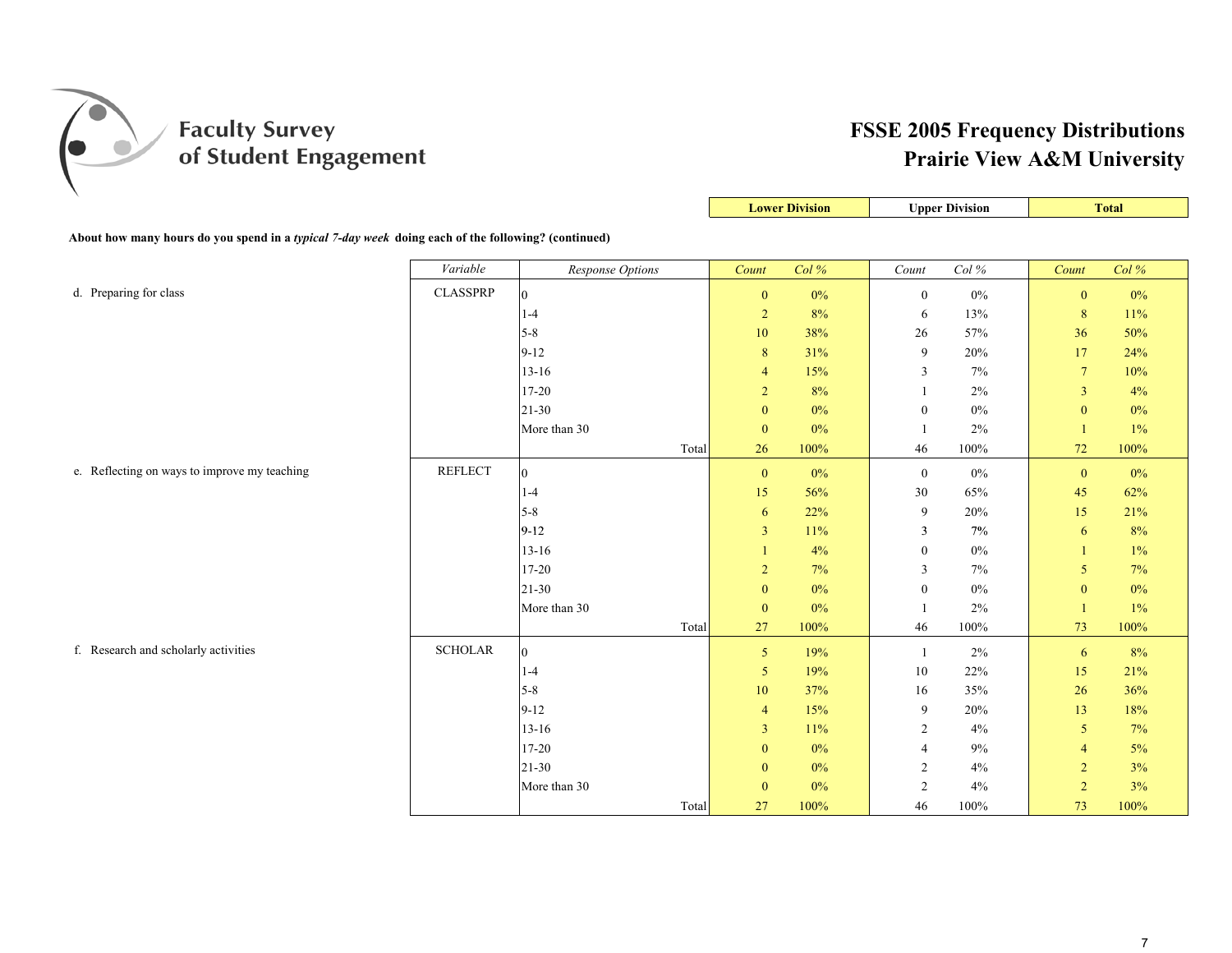

|                                                                                                           |                 |                  |                  | <b>Lower Division</b> |                  | <b>Upper Division</b> |                         | <b>Total</b> |
|-----------------------------------------------------------------------------------------------------------|-----------------|------------------|------------------|-----------------------|------------------|-----------------------|-------------------------|--------------|
| About how many hours do you spend in a <i>typical 7-day week</i> doing each of the following? (continued) |                 |                  |                  |                       |                  |                       |                         |              |
|                                                                                                           | Variable        | Response Options | Count            | Col%                  | $Count$          | Col $\%$              | Count                   | Col %        |
| g. Working with undergraduates on research                                                                | FRESEARC        | $\vert$ 0        | 12               | 44%                   | 18               | 39%                   | 30                      | 41%          |
|                                                                                                           |                 | $1-4$            | 12               | 44%                   | 17               | 37%                   | 29                      | 40%          |
|                                                                                                           |                 | $5-8$            | $\mathfrak{Z}$   | 11%                   | 6                | 13%                   | $\overline{9}$          | 12%          |
|                                                                                                           |                 | $9 - 12$         | $\boldsymbol{0}$ | $0\%$                 | $\overline{c}$   | 4%                    | $\sqrt{2}$              | 3%           |
|                                                                                                           |                 | $13 - 16$        | $\bf{0}$         | $0\%$                 | $\mathbf{1}$     | $2\%$                 |                         | $1\%$        |
|                                                                                                           |                 | $17 - 20$        | $\bf{0}$         | $0\%$                 | 1                | 2%                    |                         | $1\%$        |
|                                                                                                           |                 | 21-30            | $\bf{0}$         | $0\%$                 | $\boldsymbol{0}$ | $0\%$                 | $\mathbf{0}$            | $0\%$        |
|                                                                                                           |                 | More than 30     | $\boldsymbol{0}$ | 0%                    | 1                | 2%                    | $\vert$                 | $1\%$        |
|                                                                                                           |                 | Total            | 27               | 100%                  | 46               | 100%                  | 73                      | 100%         |
| h. Advising undergraduate students                                                                        | <b>ADVISE</b>   | $\overline{0}$   | $\mathbf{1}$     | 4%                    | $\overline{4}$   | $9\%$                 | $\overline{5}$          | 7%           |
|                                                                                                           |                 | $1 - 4$          | 17               | 63%                   | 22               | $48\%$                | 39                      | 53%          |
|                                                                                                           |                 | $5 - 8$          | $\overline{4}$   | 15%                   | 11               | 24%                   | 15                      | 21%          |
|                                                                                                           |                 | $9-12$           | $\overline{3}$   | 11%                   | $\overline{4}$   | $9\%$                 | $7\phantom{.0}$         | 10%          |
|                                                                                                           |                 | $13 - 16$        | $\overline{2}$   | 7%                    | $\overline{c}$   | 4%                    | $\overline{4}$          | $5\%$        |
|                                                                                                           |                 | $17 - 20$        | $\mathbf{0}$     | $0\%$                 | $\sqrt{2}$       | 4%                    | $\sqrt{2}$              | 3%           |
|                                                                                                           |                 | $21 - 30$        | $\boldsymbol{0}$ | $0\%$                 | $\boldsymbol{0}$ | $0\%$                 | $\boldsymbol{0}$        | $0\%$        |
|                                                                                                           |                 | More than 30     | $\boldsymbol{0}$ | $0\%$                 | 1                | 2%                    | $\mathbf{1}$            | $1\%$        |
|                                                                                                           |                 | Total            | 27               | 100%                  | 46               | 100%                  | 73                      | 100%         |
| i. Supervising internships or other field experiences                                                     | <b>FIELDEXP</b> | $\overline{0}$   | 20               | 74%                   | 29               | 63%                   | 49                      | 67%          |
|                                                                                                           |                 | $1-4$            | $\tau$           | 26%                   | $\,8\,$          | 17%                   | 15                      | 21%          |
|                                                                                                           |                 | $5 - 8$          | $\boldsymbol{0}$ | $0\%$                 | $\overline{c}$   | 4%                    | $\sqrt{2}$              | 3%           |
|                                                                                                           |                 | $9 - 12$         | $\mathbf{0}$     | 0%                    | 3                | 7%                    | $\overline{3}$          | 4%           |
|                                                                                                           |                 | $13 - 16$        | $\mathbf{0}$     | $0\%$                 | $\mathbf{1}$     | 2%                    |                         | $1\%$        |
|                                                                                                           |                 | $17 - 20$        | $\mathbf{0}$     | $0\%$                 | 3                | 7%                    | $\overline{\mathbf{3}}$ | 4%           |
|                                                                                                           |                 | $21 - 30$        | $\bf{0}$         | 0%                    | $\boldsymbol{0}$ | $0\%$                 | $\mathbf{0}$            | $0\%$        |
|                                                                                                           |                 | More than 30     | $\mathbf{0}$     | $0\%$                 | $\boldsymbol{0}$ | $0\%$                 | $\mathbf{0}$            | $0\%$        |
|                                                                                                           |                 | Total            | 27               | 100%                  | 46               | 100%                  | 73                      | 100%         |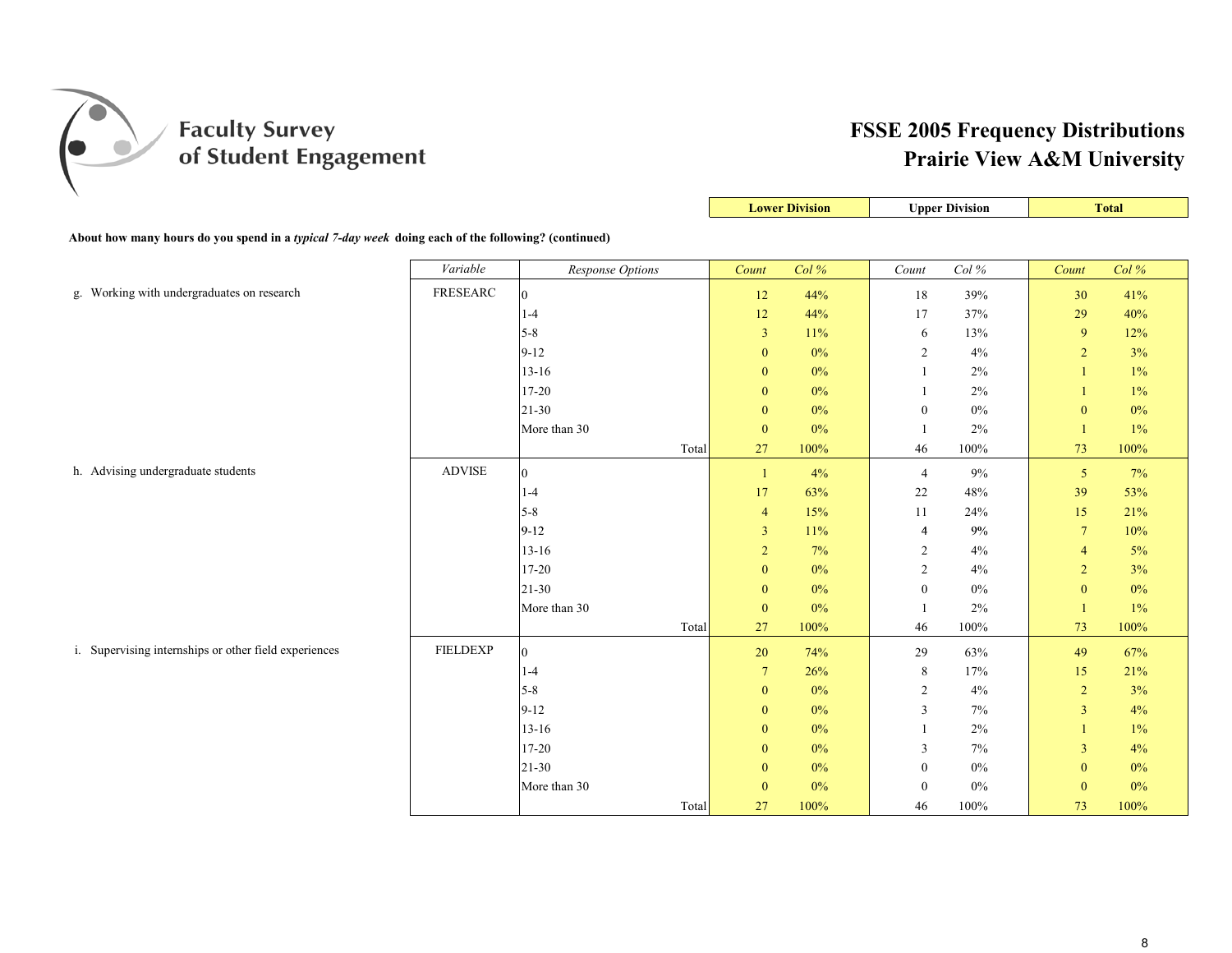

|                                                                                                                           |                 |                  | <b>Lower Division</b> |       |                  | <b>Upper Division</b> |                 | <b>Total</b> |
|---------------------------------------------------------------------------------------------------------------------------|-----------------|------------------|-----------------------|-------|------------------|-----------------------|-----------------|--------------|
| About how many hours do you spend in a <i>typical 7-day week</i> doing each of the following? (continued)                 |                 |                  |                       |       |                  |                       |                 |              |
|                                                                                                                           | Variable        | Response Options | Count                 | Col%  | Count            | Col $\%$              | Count           | Col %        |
|                                                                                                                           |                 |                  |                       |       |                  |                       |                 |              |
| j. Working with students on activities other than course work<br>(committees, orientation, student life activities, etc.) | <b>FFACOTHR</b> | $\overline{0}$   | $\mathbf{3}$          | 11%   | 6                | 13%                   | 9               | 13%          |
|                                                                                                                           |                 | $1-4$            | 20                    | 74%   | 32               | 71%                   | 52              | 72%          |
|                                                                                                                           |                 | $5 - 8$          | $\overline{2}$        | 7%    | $\overline{4}$   | 9%                    | 6               | 8%           |
|                                                                                                                           |                 | $9 - 12$         |                       | 4%    | 2                | 4%                    | $\overline{3}$  | 4%           |
|                                                                                                                           |                 | $13 - 16$        |                       | 4%    | $\boldsymbol{0}$ | 0%                    |                 | $1\%$        |
|                                                                                                                           |                 | $17 - 20$        | $\Omega$              | $0\%$ |                  | 2%                    |                 | $1\%$        |
|                                                                                                                           |                 | $21 - 30$        | $\boldsymbol{0}$      | $0\%$ | $\boldsymbol{0}$ | $0\%$                 | $\mathbf{0}$    | $0\%$        |
|                                                                                                                           |                 | More than 30     | $\boldsymbol{0}$      | $0\%$ | $\mathbf{0}$     | 0%                    | $\mathbf{0}$    | 0%           |
|                                                                                                                           |                 | Total            | 27                    | 100%  | 45               | 100%                  | 72              | 100%         |
| k. Other interactions with students outside of the classroom                                                              | <b>FINTERAC</b> | $\theta$         | $\mathbf{3}$          | 11%   | $\tau$           | 15%                   | 10              | 14%          |
|                                                                                                                           |                 | $1-4$            | 17                    | 63%   | 32               | 70%                   | 49              | 67%          |
|                                                                                                                           |                 | $5 - 8$          | $\overline{3}$        | 11%   | $\overline{4}$   | 9%                    | $7\phantom{.0}$ | 10%          |
|                                                                                                                           |                 | $9 - 12$         | 3                     | 11%   | $\bf{0}$         | $0\%$                 | 3               | 4%           |
|                                                                                                                           |                 | $13 - 16$        | $\mathbf{0}$          | $0\%$ | $\overline{2}$   | 4%                    | $\overline{2}$  | 3%           |
|                                                                                                                           |                 | $17 - 20$        |                       | 4%    | $\boldsymbol{0}$ | $0\%$                 |                 | $1\%$        |
|                                                                                                                           |                 | $21 - 30$        | $\mathbf{0}$          | $0\%$ | $\mathbf{0}$     | 0%                    | $\mathbf{0}$    | $0\%$        |
|                                                                                                                           |                 | More than 30     | $\mathbf{0}$          | $0\%$ | -1               | 2%                    |                 | 1%           |
|                                                                                                                           |                 | Total            | 27                    | 100%  | 46               | 100%                  | $73\,$          | 100%         |
| 1. Conducting service activities                                                                                          | <b>SERVICE</b>  | $\overline{0}$   | $\overline{2}$        | $7\%$ | 9                | 20%                   | 11              | 15%          |
|                                                                                                                           |                 | $1-4$            | 19                    | 70%   | 17               | 37%                   | 36              | 49%          |
|                                                                                                                           |                 | $5 - 8$          | 5                     | 19%   | 12               | 26%                   | 17              | 23%          |
|                                                                                                                           |                 | $9 - 12$         |                       | 4%    | 5                | 11%                   | 6               | 8%           |
|                                                                                                                           |                 | $13 - 16$        | $\mathbf{0}$          | $0\%$ |                  | 2%                    |                 | $1\%$        |
|                                                                                                                           |                 | $17 - 20$        | $\bf{0}$              | $0\%$ | $\mathbf{0}$     | $0\%$                 | $\mathbf{0}$    | $0\%$        |
|                                                                                                                           |                 | $21 - 30$        | $\mathbf{0}$          | $0\%$ |                  | 2%                    |                 | $1\%$        |
|                                                                                                                           |                 | More than 30     | $\mathbf{0}$          | $0\%$ |                  | 2%                    |                 | $1\%$        |
|                                                                                                                           |                 | Total            | 27                    | 100%  | 46               | 100%                  | 73              | 100%         |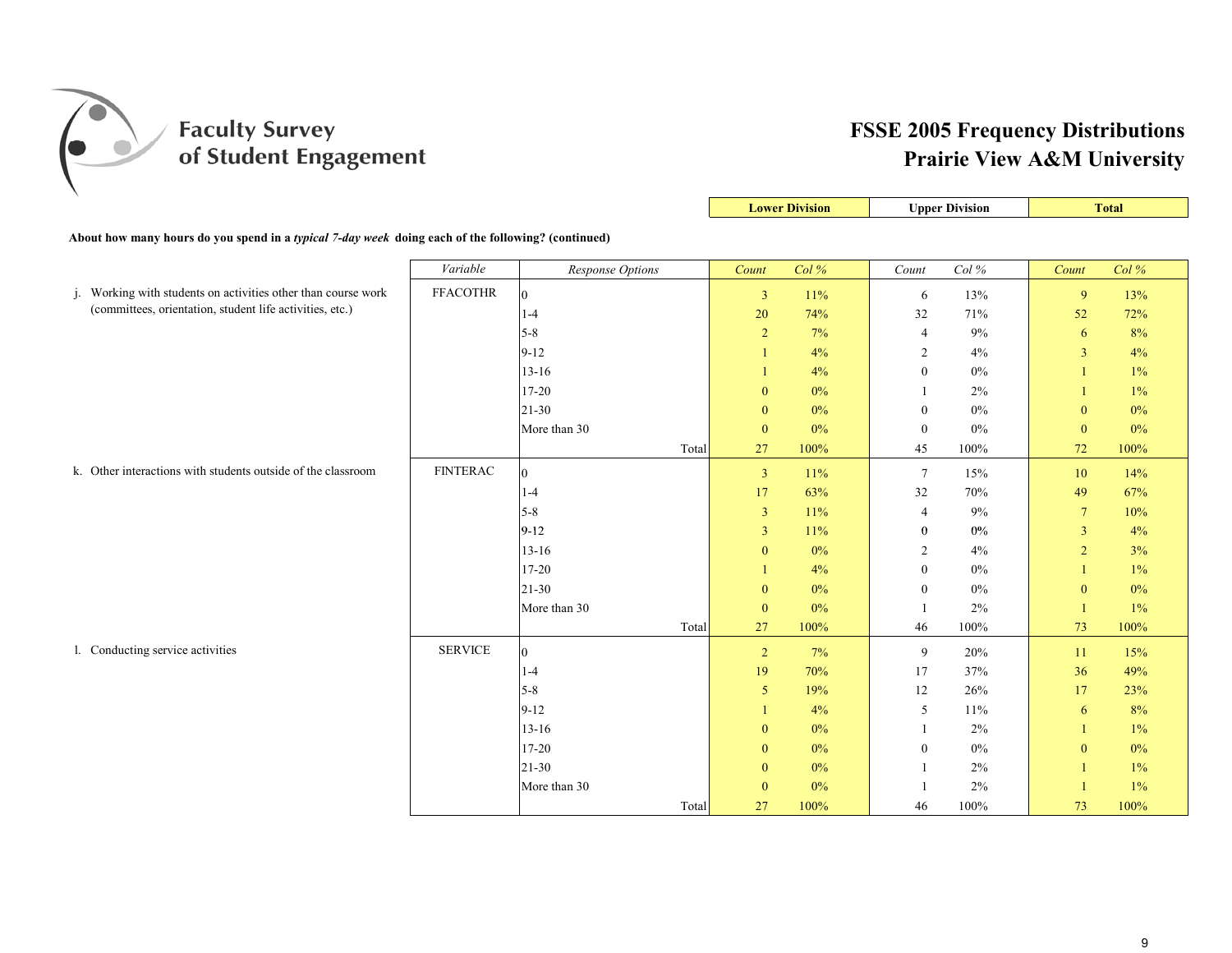

|                                                                                                                                                           |                  |                               |       |                 | <b>Lower Division</b> | <b>Upper Division</b> |       |                | <b>Total</b> |
|-----------------------------------------------------------------------------------------------------------------------------------------------------------|------------------|-------------------------------|-------|-----------------|-----------------------|-----------------------|-------|----------------|--------------|
| Please respond to the following questions based on one particular undergraduate course section you are teaching or have taught during this academic year. |                  |                               |       |                 |                       |                       |       |                |              |
|                                                                                                                                                           | Variable         | <b>Response Options</b>       |       | Count           | $Col\%$               | Count                 | Col%  | Count          | Col%         |
| In what format do you teach your selected course section?                                                                                                 | <b>TEACFORM</b>  | Classroom, on-campus          |       | 26              | 100%                  | 41                    | 89%   | 67             | 93%          |
|                                                                                                                                                           |                  | Classroom, auxiliary location |       | $\mathbf{0}$    | $0\%$                 | $\overline{2}$        | 4%    | $\overline{2}$ | 3%           |
|                                                                                                                                                           |                  | Distance education            |       | $\mathbf{0}$    | $0\%$                 | 3                     | 7%    | $\overline{3}$ | 4%           |
|                                                                                                                                                           |                  |                               | Total | 26              | 100%                  | 46                    | 100%  | 72             | 100%         |
| Does your selected course section fulfill a general                                                                                                       | <b>GENEDREO</b>  | N <sub>o</sub>                |       | $\overline{2}$  | 8%                    | 25                    | 54%   | 27             | 38%          |
| education requirement on your campus?                                                                                                                     |                  | Yes                           |       | 24              | 92%                   | 21                    | 46%   | 45             | 63%          |
|                                                                                                                                                           |                  |                               | Total | 26              | 100%                  | 46                    | 100%  | 72             | 100%         |
| How many students are enrolled in your selected course                                                                                                    | CS <sub>05</sub> | 9 or less                     |       | $\mathbf{0}$    | $0\%$                 |                       | 2%    |                | $1\%$        |
| section?                                                                                                                                                  |                  | 10 to 19                      |       | $\mathbf{0}$    | $0\%$                 | 12                    | 28%   | 12             | 17%          |
|                                                                                                                                                           |                  | 20 to 29                      |       | $\overline{4}$  | 15%                   | 11                    | 26%   | 15             | 21%          |
|                                                                                                                                                           |                  | 30 to 49                      |       | 10              | 37%                   | 12                    | 28%   | 22             | 31%          |
|                                                                                                                                                           |                  | 50 to 99                      |       | $\overline{4}$  | 15%                   | 7                     | 16%   | 11             | 16%          |
|                                                                                                                                                           |                  | 100 or more                   |       | 9               | 33%                   | $\mathbf{0}$          | 0%    | 9              | 13%          |
|                                                                                                                                                           |                  |                               | Total | 27              | 100%                  | 43                    | 100%  | 70             | 100%         |
| Prior to this semester, how many times have you taught                                                                                                    | CT <sub>05</sub> | $\Omega$                      |       |                 | 4%                    | 3                     | $7\%$ | $\overline{4}$ | 6%           |
| your selected course?                                                                                                                                     |                  | $1$ to $2$                    |       | $\overline{4}$  | 15%                   | 12                    | 27%   | 16             | 23%          |
|                                                                                                                                                           |                  | $3$ to 9                      |       | 9               | 35%                   | 15                    | 33%   | 24             | 34%          |
|                                                                                                                                                           |                  | 10 to 19                      |       | 5               | 19%                   | 9                     | 20%   | 14             | 20%          |
|                                                                                                                                                           |                  | 20 or more                    |       | $7\phantom{.0}$ | 27%                   | 6                     | 13%   | 13             | 18%          |
|                                                                                                                                                           |                  |                               | Total | 26              | 100%                  | 45                    | 100%  | 71             | 100%         |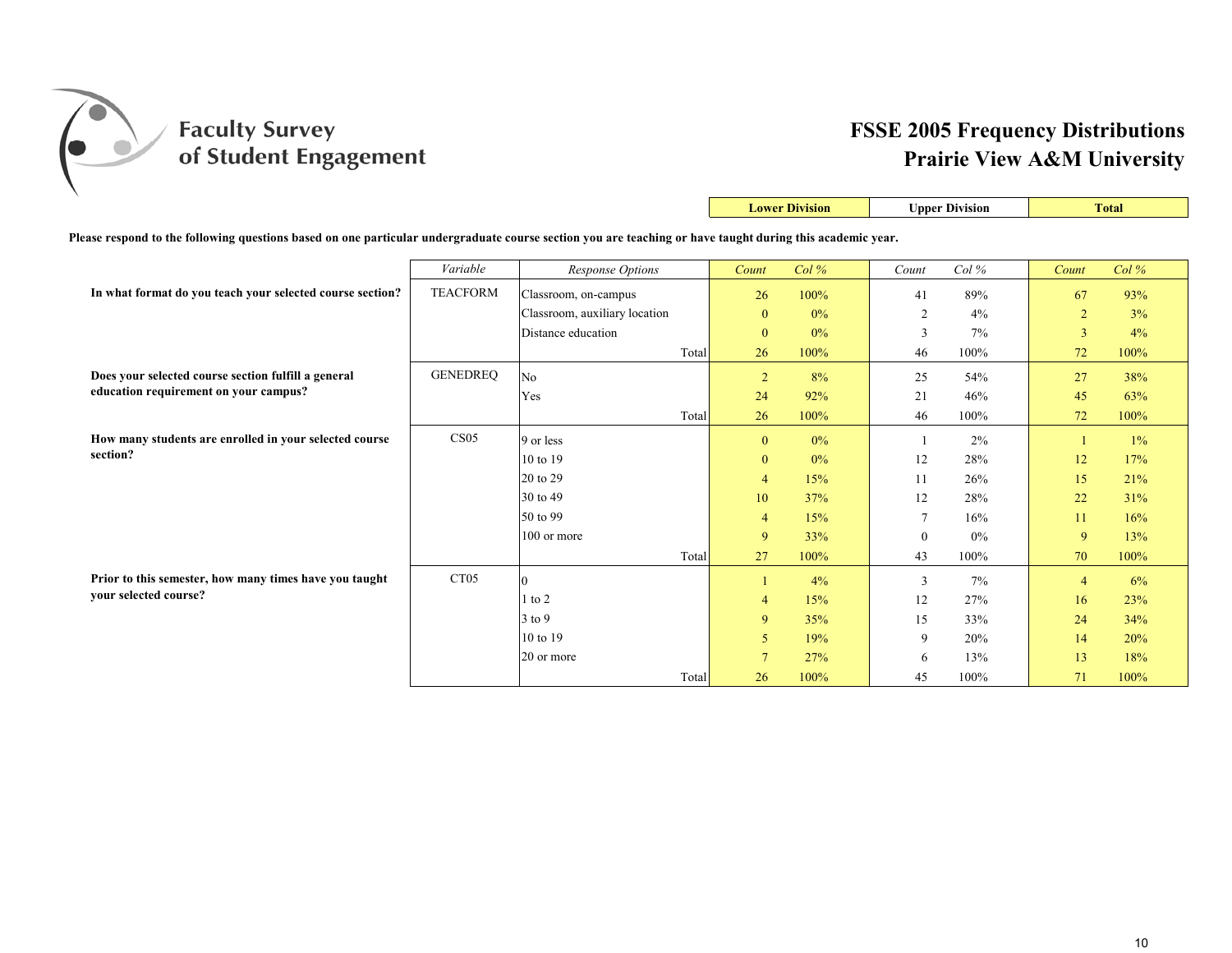

|                                                   |                 |                     | <b>Lower Division</b> |       | <b>Upper Division</b> |      |              | <b>Total</b> |
|---------------------------------------------------|-----------------|---------------------|-----------------------|-------|-----------------------|------|--------------|--------------|
|                                                   | Variable        | Response Options    | Count                 | Col%  | Count                 | Col% | Count        | $Col\%$      |
| What is the general area of your selected course? | <b>CSDISCOL</b> | Arts and Humanities | 9                     | 36%   |                       | 9%   | 13           | 19%          |
|                                                   |                 | Biological science  |                       | 4%    |                       | 2%   | ∠            | 3%           |
|                                                   |                 | <b>Business</b>     |                       | 4%    |                       | 16%  | 8            | 12%          |
|                                                   |                 | Education           | $\overline{0}$        | $0\%$ |                       | 2%   |              | 1%           |
|                                                   |                 | Engineering         | ∠                     | 8%    |                       | 16%  | 9            | 13%          |
|                                                   |                 | Physical science    | 6                     | 24%   |                       | 7%   | $\mathbf{Q}$ | 13%          |
|                                                   |                 | Professional        |                       | $4\%$ |                       | 11%  | 6            | 9%           |
|                                                   |                 | Social science      |                       | 12%   | 8                     | 18%  | 11           | 16%          |
|                                                   |                 | Other               |                       | 8%    | 8                     | 18%  | 10           | 14%          |
|                                                   |                 | Total               | 25                    | 100%  | 44                    | 100% | 69           | 100%         |

**About what** *percent* **of students in your selected course section do the following?**

|                                                             | Variable        | <b>Response Options</b> | Count            | Col%  | Count          | $Col\%$ | Count          | Col%  |
|-------------------------------------------------------------|-----------------|-------------------------|------------------|-------|----------------|---------|----------------|-------|
| a. Frequently ask questions in class or contribute to class | <b>FCLQUEST</b> | None                    | $\boldsymbol{0}$ | 0%    | $\mathbf{0}$   | 0%      | $\mathbf{0}$   | $0\%$ |
| discussions                                                 |                 | $1 - 24%$               | 18               | 67%   | 21             | 46%     | 39             | 53%   |
|                                                             |                 | 25-49%                  | $\overline{7}$   | 26%   | 14             | 30%     | 21             | 29%   |
|                                                             |                 | 50-74%                  | $\overline{2}$   | 7%    | $\overline{7}$ | 15%     | 9              | 12%   |
|                                                             |                 | 75% or higher           | $\mathbf{0}$     | $0\%$ | $\overline{4}$ | 9%      | $\overline{4}$ | 5%    |
|                                                             |                 | Total                   | 27               | 100%  | 46             | 100%    | 73             | 100%  |
| b. Frequently come to class without completing readings or  | <b>FCLUNPRE</b> | None                    | $\mathbf{0}$     | $0\%$ |                | 2%      |                | $1\%$ |
| assignments                                                 |                 | $1 - 24%$               | 5                | 19%   | 22             | 48%     | 27             | 37%   |
|                                                             |                 | 25-49%                  | 6                | 22%   |                | 15%     | 13             | 18%   |
|                                                             |                 | 50-74%                  | 8                | 30%   | 9              | 20%     | 17             | 23%   |
|                                                             |                 | 75% or higher           | 8                | 30%   |                | 15%     | 15             | 21%   |
|                                                             |                 | Total                   | 27               | 100%  | 46             | 100%    | 73             | 100%  |
| c. Frequently work harder than they usually do to meet your | <b>FWORKHRD</b> | None                    |                  | 4%    | 3              | 7%      | $\overline{4}$ | 6%    |
| standards                                                   |                 | $1 - 24%$               | 19               | 73%   | 18             | 40%     | 37             | 52%   |
|                                                             |                 | 25-49%                  | $\overline{4}$   | 15%   | 9              | 20%     | 13             | 18%   |
|                                                             |                 | 50-74%                  |                  | 4%    | 12             | 27%     | 13             | 18%   |
|                                                             |                 | 75% or higher           |                  | 4%    | 3              | 7%      | $\overline{4}$ | 6%    |
|                                                             |                 | Total                   | 26               | 100%  | 45             | 100%    | 71             | 100%  |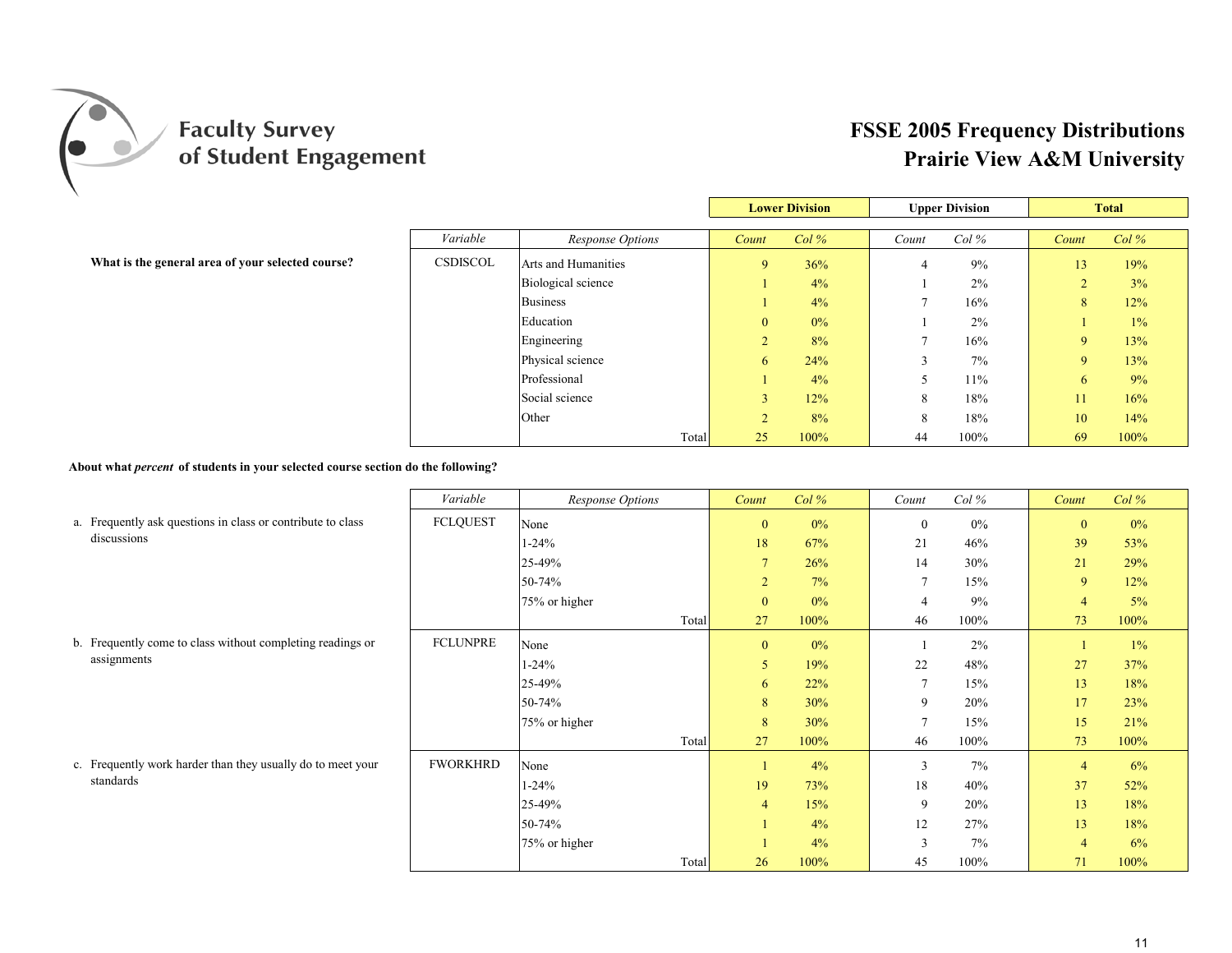

**Lower Division Upper Division Total** 

| About what percent of students in your selected course section do the following? (continued) |               |                         |                |       |                 |      |                 |       |  |
|----------------------------------------------------------------------------------------------|---------------|-------------------------|----------------|-------|-----------------|------|-----------------|-------|--|
|                                                                                              | Variable      | <b>Response Options</b> | Count          | Col%  | Count           | Col% | Count           | Col%  |  |
| d. Occasionally use e-mail to communicate                                                    | <b>FEMAIL</b> | None                    | $\overline{2}$ | 7%    | 2               | 4%   | $\overline{4}$  | 6%    |  |
| with you                                                                                     |               | $1 - 24%$               | 21             | 78%   | 23              | 51%  | 44              | 61%   |  |
|                                                                                              |               | 25-49%                  | $\overline{4}$ | 15%   | 10              | 22%  | 14              | 19%   |  |
|                                                                                              |               | 50-74%                  | $\mathbf{0}$   | $0\%$ | 5               | 11%  | 5               | 7%    |  |
|                                                                                              |               | 75% or higher           | $\mathbf{0}$   | $0\%$ | 5               | 11%  | 5               | 7%    |  |
|                                                                                              |               | Total                   | 27             | 100%  | 45              | 100% | 72              | 100%  |  |
| e. Occasionally discuss grades or assignments                                                | <b>FGRADE</b> | None                    | $\bf{0}$       | $0\%$ | $\overline{1}$  | 2%   | $\mathbf{1}$    | $1\%$ |  |
| with you                                                                                     |               | $1 - 24%$               | 14             | 52%   | 15              | 33%  | 29              | 40%   |  |
|                                                                                              |               | 25-49%                  | $8\phantom{1}$ | 30%   | 12              | 26%  | 20              | 27%   |  |
|                                                                                              |               | 50-74%                  | 5              | 19%   | 11              | 24%  | 16              | 22%   |  |
|                                                                                              |               | 75% or higher           | $\mathbf{0}$   | 0%    | $\tau$          | 15%  | $7\overline{ }$ | 10%   |  |
|                                                                                              |               | Total                   | 27             | 100%  | 46              | 100% | 73              | 100%  |  |
| f. At least once, talk about career plans                                                    | <b>FPLANS</b> | None                    | $\overline{3}$ | 11%   | -1              | 2%   | $\overline{4}$  | 5%    |  |
| with you                                                                                     |               | $1 - 24%$               | 16             | 59%   | 30              | 65%  | 46              | 63%   |  |
|                                                                                              |               | 25-49%                  | $\overline{7}$ | 26%   | $\overline{7}$  | 15%  | 14              | 19%   |  |
|                                                                                              |               | 50-74%                  |                | 4%    |                 | 2%   | $\overline{2}$  | 3%    |  |
|                                                                                              |               | 75% or higher           | $\mathbf{0}$   | $0\%$ | $7\phantom{.0}$ | 15%  | $7\overline{ }$ | 10%   |  |
|                                                                                              |               | Total                   | 27             | 100%  | 46              | 100% | 73              | 100%  |  |
| g. At least once, discuss ideas from readings or classes with you                            | <b>FIDEAS</b> | None                    | -1             | 4%    | 5               | 11%  | 6               | 8%    |  |
| outside of class                                                                             |               | $1 - 24%$               | 22             | 81%   | 31              | 67%  | 53              | 73%   |  |
|                                                                                              |               | 25-49%                  | $\overline{3}$ | 11%   |                 | 2%   | $\overline{4}$  | 5%    |  |
|                                                                                              |               | 50-74%                  |                | 4%    | 5               | 11%  | 6               | 8%    |  |
|                                                                                              |               | 75% or higher           | $\mathbf{0}$   | $0\%$ | $\overline{4}$  | 9%   | $\overline{4}$  | 5%    |  |
|                                                                                              |               | Total                   | 27             | 100%  | 46              | 100% | 73              | 100%  |  |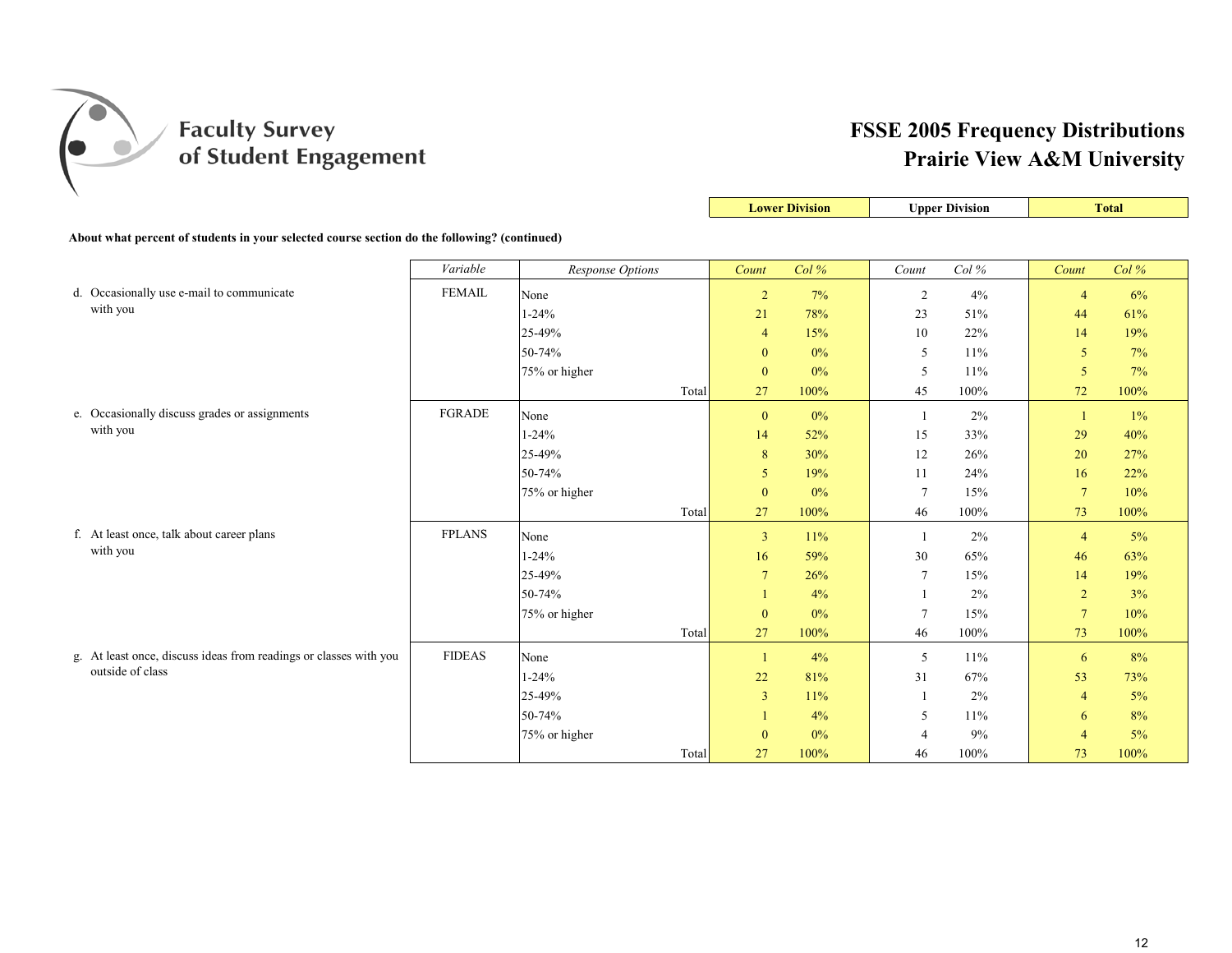

|                                                                                                                             |                 |                  |       | <b>Lower Division</b> |       |       | <b>Upper Division</b> |                 | <b>Total</b> |
|-----------------------------------------------------------------------------------------------------------------------------|-----------------|------------------|-------|-----------------------|-------|-------|-----------------------|-----------------|--------------|
| How often do students in your selected course section engage in the following?                                              |                 |                  |       |                       |       |       |                       |                 |              |
|                                                                                                                             | Variable        | Response Options |       | Count                 | Col%  | Count | Col%                  | Count           | Col%         |
|                                                                                                                             |                 |                  |       |                       |       |       |                       |                 |              |
| a. Have class discussions or writing assignments that include<br>diverse perspectives (different races, religions, genders, | <b>FDIVCLAS</b> | Never            |       | 9                     | 35%   | 9     | 20%                   | 18              | 25%          |
| political beliefs, etc.)                                                                                                    |                 | Sometimes        |       | $\bf 8$               | 31%   | 15    | 33%                   | 23              | 32%          |
|                                                                                                                             |                 | Often            |       | 5                     | 19%   | 8     | 18%                   | 13              | 18%          |
|                                                                                                                             |                 | Very often       |       | 4                     | 15%   | 13    | 29%                   | 17              | 24%          |
|                                                                                                                             |                 |                  | Total | 26                    | 100%  | 45    | 100%                  | 71              | 100%         |
| b. Work with other students on projects                                                                                     | <b>FCLASSGR</b> | Never            |       | 5                     | 19%   | 2     | 4%                    | $7\phantom{.0}$ | 10%          |
| during class                                                                                                                |                 | Sometimes        |       | 12                    | 44%   | 14    | 31%                   | 26              | 36%          |
|                                                                                                                             |                 | Often            |       | 9                     | 33%   | 17    | 38%                   | 26              | 36%          |
|                                                                                                                             |                 | Very often       |       | $\overline{1}$        | 4%    | 12    | 27%                   | 13              | 18%          |
|                                                                                                                             |                 |                  | Total | 27                    | 100%  | 45    | 100%                  | 72              | 100%         |
| c. Participate in a community-based project (e.g., service                                                                  | <b>FCOMMPRO</b> | Never            |       | 19                    | 70%   | 27    | 61%                   | 46              | 65%          |
| learning) as part of your course                                                                                            |                 | Sometimes        |       | $\bf 8$               | 30%   | 9     | 20%                   | 17              | 24%          |
|                                                                                                                             |                 | Often            |       | $\mathbf{0}$          | $0\%$ | 5     | 11%                   | 5               | 7%           |
|                                                                                                                             |                 | Very often       |       | $\mathbf{0}$          | $0\%$ | 3     | 7%                    | $\overline{3}$  | 4%           |
|                                                                                                                             |                 |                  | Total | 27                    | 100%  | 44    | 100%                  | 71              | 100%         |
| d. Use an electronic medium (listserv, chat group, Internet,                                                                | <b>FITICADE</b> | Never            |       | 10                    | 37%   | 6     | 14%                   | 16              | 23%          |
| instant messaging, etc.) to discuss or complete an assignment                                                               |                 | Sometimes        |       | 12                    | 44%   | 15    | 34%                   | 27              | 38%          |
|                                                                                                                             |                 | Often            |       | $\overline{4}$        | 15%   | 9     | 20%                   | 13              | 18%          |
|                                                                                                                             |                 | Very often       |       | $\mathbf{1}$          | 4%    | 14    | 32%                   | 15              | 21%          |
|                                                                                                                             |                 |                  | Total | 27                    | 100%  | 44    | 100%                  | 71              | 100%         |
| e. Receive prompt feedback (written or oral) from you on their                                                              | <b>FFEED</b>    | Never            |       | $\mathbf{0}$          | 0%    | -1    | 2%                    |                 | 1%           |
| academic performance                                                                                                        |                 | Sometimes        |       | 4                     | 15%   | 2     | 4%                    | 6               | 8%           |
|                                                                                                                             |                 | Often            |       | 6                     | 22%   | 18    | 40%                   | 24              | 33%          |
|                                                                                                                             |                 | Very often       |       | 17                    | 63%   | 24    | 53%                   | 41              | 57%          |
|                                                                                                                             |                 |                  | Total | 27                    | 100%  | 45    | 100%                  | 72              | 100%         |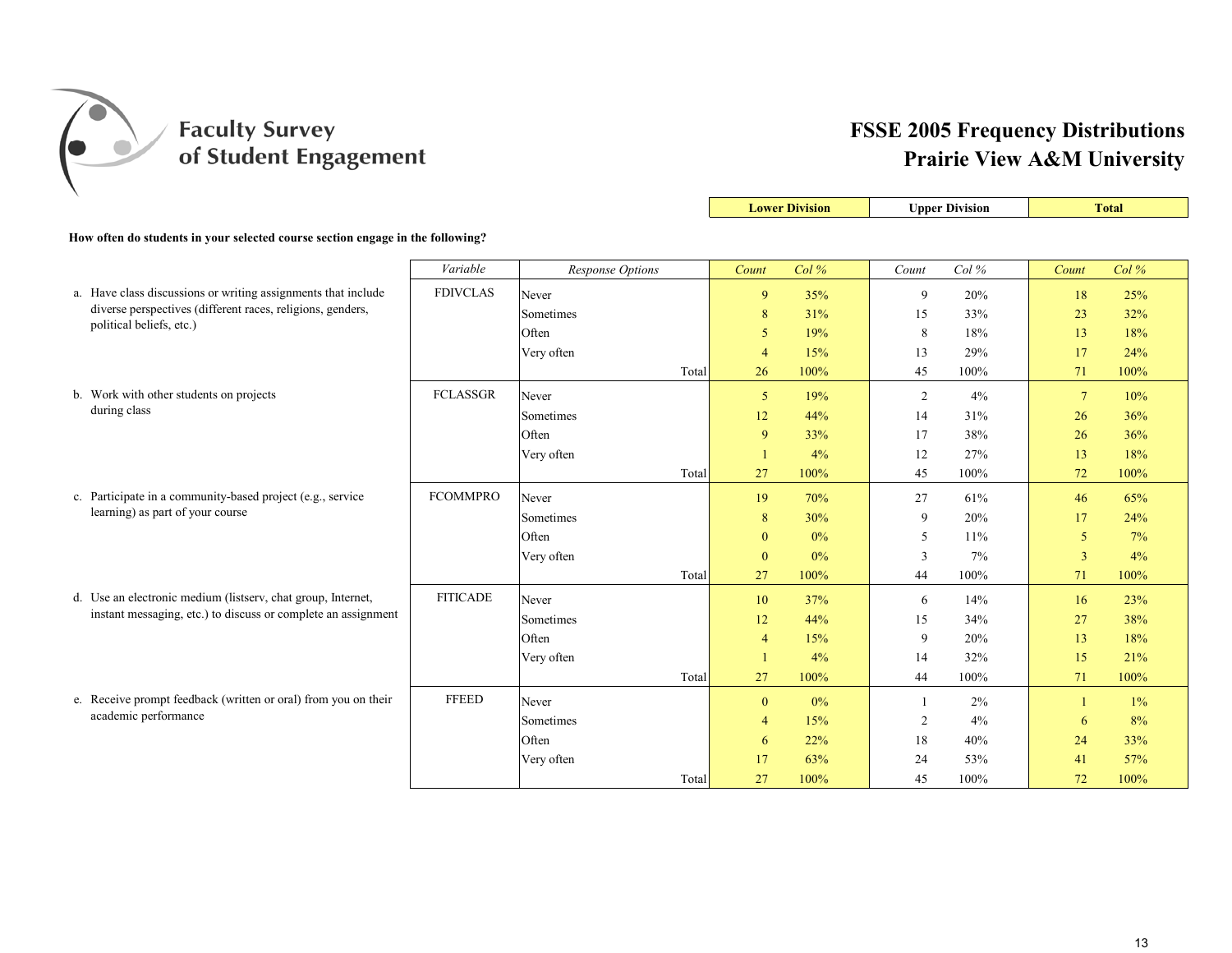

|                                                                                            |                 |                  |       |                | <b>Lower Division</b> |       | <b>Upper Division</b> |       | <b>Total</b> |  |
|--------------------------------------------------------------------------------------------|-----------------|------------------|-------|----------------|-----------------------|-------|-----------------------|-------|--------------|--|
| How often do students in your selected course section engage in the following? (continued) |                 |                  |       |                |                       |       |                       |       |              |  |
|                                                                                            | Variable        | Response Options |       | Count          | Col%                  | Count | $Col\%$               | Count | $Col\%$      |  |
| f. Have serious conversations in your course with students of a                            | <b>FDIVRSTU</b> | Never            |       | 10             | 37%                   | 12    | 27%                   | 22    | 31%          |  |
| different race or ethnicity than their own                                                 |                 | Sometimes        |       | 12             | 44%                   | 21    | 47%                   | 33    | 46%          |  |
|                                                                                            |                 | Often            |       | 5              | 19%                   | 6     | 13%                   | 11    | 15%          |  |
|                                                                                            |                 | Very often       |       | $\mathbf{0}$   | 0%                    |       | 13%                   | 6     | 8%           |  |
|                                                                                            |                 |                  | Total | 27             | 100%                  | 45    | 100%                  | 72    | 100%         |  |
| g. Have serious conversations in your course with students who                             | <b>FDIFFSTU</b> | Never            |       | 10             | 38%                   |       | 25%                   | 21    | 30%          |  |
| are very different from them in terms of their religious beliefs,                          |                 | Sometimes        |       | 11             | 42%                   | 20    | 45%                   | 31    | 44%          |  |
| political opinions, or personal values                                                     |                 | Often            |       | $\overline{4}$ | 15%                   | 8     | 18%                   | 12    | 17%          |  |
|                                                                                            |                 | Very often       |       |                | 4%                    |       | 11%                   | 6     | 9%           |  |
|                                                                                            |                 |                  | Total | 26             | 100%                  | 44    | 100%                  | 70    | 100%         |  |

**In your selected course section, about how much reading and writing do you assign students?**

|                                                            | Variable        | Response Options | Count          | Col%  | Count    | $Col\%$ | Count          | $Col\%$ |
|------------------------------------------------------------|-----------------|------------------|----------------|-------|----------|---------|----------------|---------|
| a. Number of assigned textbooks, books, and/or book length | FREADASG        | None             | $\bigcap$<br>∠ | 8%    | $\theta$ | $0\%$   | $\overline{2}$ | 3%      |
| packs of course readings                                   |                 |                  | 15             | 58%   | 23       | 52%     | 38             | 54%     |
|                                                            |                 | $2 - 3$          | 6              | 23%   | 18       | 41%     | 24             | 34%     |
|                                                            |                 | $4-6$            |                | 4%    |          | $5\%$   | 3              | 4%      |
|                                                            |                 | More than 6      | $\sim$<br>∠    | 8%    |          | 2%      | 3              | 4%      |
|                                                            |                 | Total            | 26             | 100%  | 44       | 100%    | 70             | 100%    |
| b. Number of written papers or reports of 20 pages or more | <b>FWRTMR05</b> | None             | 25             | 96%   | 31       | 74%     | 56             | 82%     |
|                                                            |                 |                  |                | 4%    | 9        | 21%     | 10             | 15%     |
|                                                            |                 | $2 - 3$          | $\overline{0}$ | 0%    |          | $5\%$   | $\overline{2}$ | 3%      |
|                                                            |                 | $4-6$            | $\mathbf{0}$   | $0\%$ | $\theta$ | 0%      | $\mathbf{0}$   | 0%      |
|                                                            |                 | More than 6      | $\overline{0}$ | 0%    | $\theta$ | $0\%$   | $\mathbf{0}$   | 0%      |
|                                                            |                 | Total            | 26             | 100%  | 42       | 100%    | 68             | 100%    |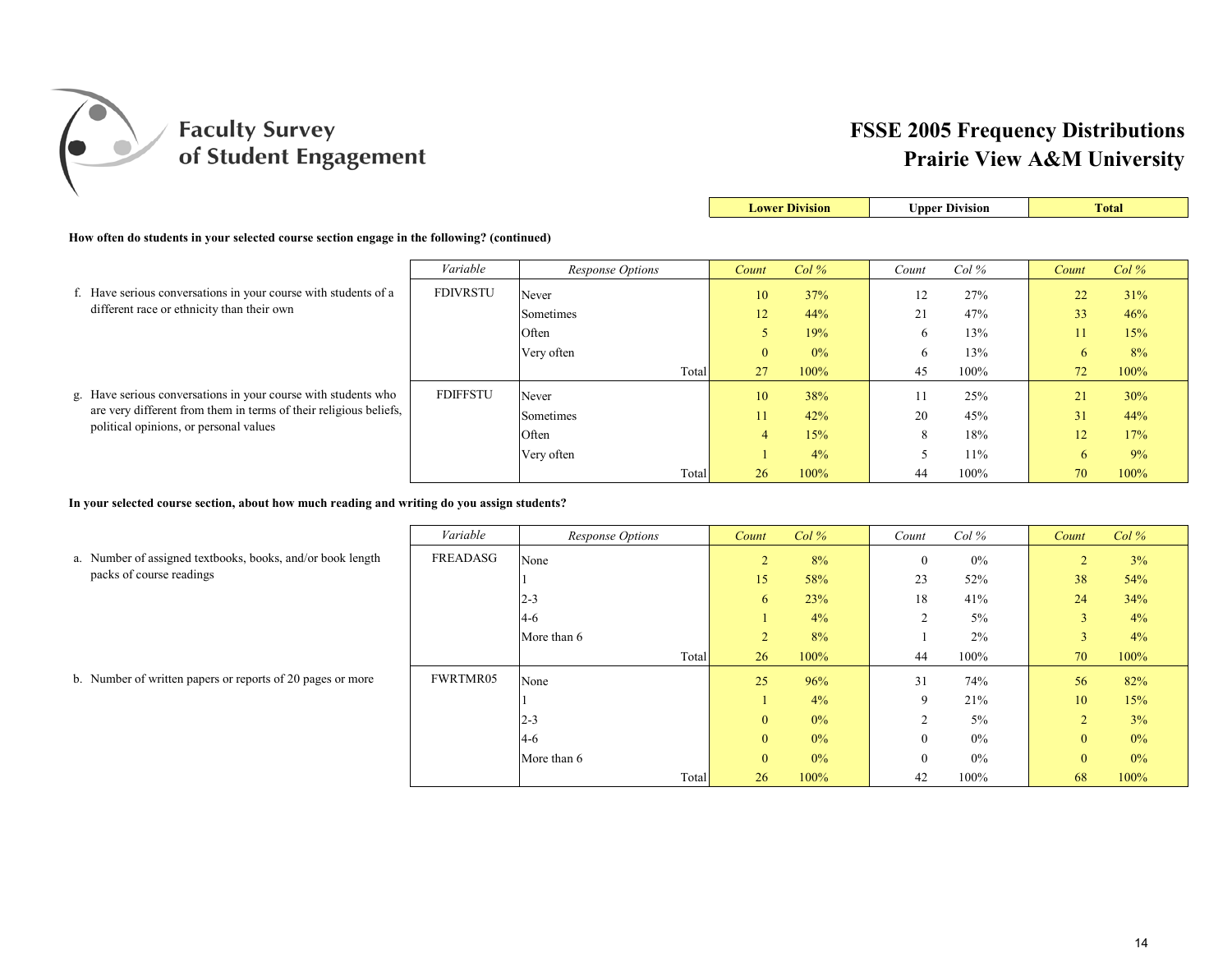

|                                                                                                         |                 |                         | <b>Lower Division</b> |       | <b>Upper Division</b> |         |       | <b>Total</b> |
|---------------------------------------------------------------------------------------------------------|-----------------|-------------------------|-----------------------|-------|-----------------------|---------|-------|--------------|
| In your selected course section, about how much reading and writing do you assign students? (continued) |                 |                         |                       |       |                       |         |       |              |
|                                                                                                         | Variable        | <b>Response Options</b> | Count                 | Col%  | Count                 | $Col\%$ | Count | Col%         |
| c. Number of written papers or reports between 5 and 19 pages                                           | FWRTMD05        | None                    | 16                    | 64%   | 10                    | 22%     | 26    | 37%          |
|                                                                                                         |                 |                         | 3                     | 12%   | 20                    | 44%     | 23    | 33%          |
|                                                                                                         |                 | $2 - 3$                 | $\overline{4}$        | 16%   | 10                    | 22%     | 14    | 20%          |
|                                                                                                         |                 | $4 - 6$                 | $\overline{2}$        | 8%    |                       | 9%      | 6     | 9%           |
|                                                                                                         |                 | More than 6             | $\mathbf{0}$          | $0\%$ |                       | 2%      |       | 1%           |
|                                                                                                         |                 | Total                   | 25                    | 100%  | 45                    | 100%    | 70    | 100%         |
| d. Number of written papers or reports of fewer than 5 pages                                            | <b>FWRITSML</b> | None                    | 5                     | 19%   | 6                     | 14%     | 11    | 16%          |
|                                                                                                         |                 |                         | $\overline{2}$        | 7%    | 12                    | 28%     | 14    | 20%          |
|                                                                                                         |                 | $2 - 3$                 | 9                     | 33%   | 13                    | 30%     | 22    | 31%          |
|                                                                                                         |                 | $4 - 6$                 | $\overline{7}$        | 26%   | 6                     | 14%     | 13    | 19%          |
|                                                                                                         |                 | More than 6             | $\overline{4}$        | 15%   | 6.                    | 14%     | 10    | 14%          |
|                                                                                                         |                 | Total                   | 27                    | 100%  | 43                    | 100%    | 70    | 100%         |

**In a** *typical week* **, how many** *homework problem sets* **do you require students in your selected course section to complete?**

|                                                                        | Variable        | Response Options | Count  | $Col\%$ | Count       | $Col\%$ | Count          | $Col\%$ |
|------------------------------------------------------------------------|-----------------|------------------|--------|---------|-------------|---------|----------------|---------|
| a. Number of problem sets that take your students <b>more than</b> one | <b>FPROBSTA</b> | None             | 9      | 38%     | 12          | 27%     | 21             | 31%     |
| hour to complete                                                       |                 | $1 - 2$          | 8      | 33%     | 18          | 41%     | 26             | 38%     |
|                                                                        |                 | $3 - 4$          |        | 21%     | $\mathbf Q$ | 20%     | 14             | 21%     |
|                                                                        |                 | $5-6$            |        | 4%      |             | $5\%$   |                | 4%      |
|                                                                        |                 | More than 6      |        | 4%      |             | 7%      | 4              | 6%      |
|                                                                        |                 | Total            | 24     | 100%    | 44          | 100%    | 68             | 100%    |
| b. Number of problem sets that take your students less than one        | <b>FPROBSTB</b> | None             |        | 29%     | 14          | 33%     | 21             | 32%     |
| hour to complete                                                       |                 | $1 - 2$          | 9      | 38%     | 18          | 43%     | 27             | 41%     |
|                                                                        |                 | $3 - 4$          | C      | 21%     | 8           | 19%     | 13             | 20%     |
|                                                                        |                 | $5-6$            | $\sim$ | 8%      |             | $5\%$   | $\overline{4}$ | 6%      |
|                                                                        |                 | More than 6      |        | 4%      |             | 0%      |                | 2%      |
|                                                                        |                 | Total            | 24     | 100%    | 42          | 100%    | 66             | 100%    |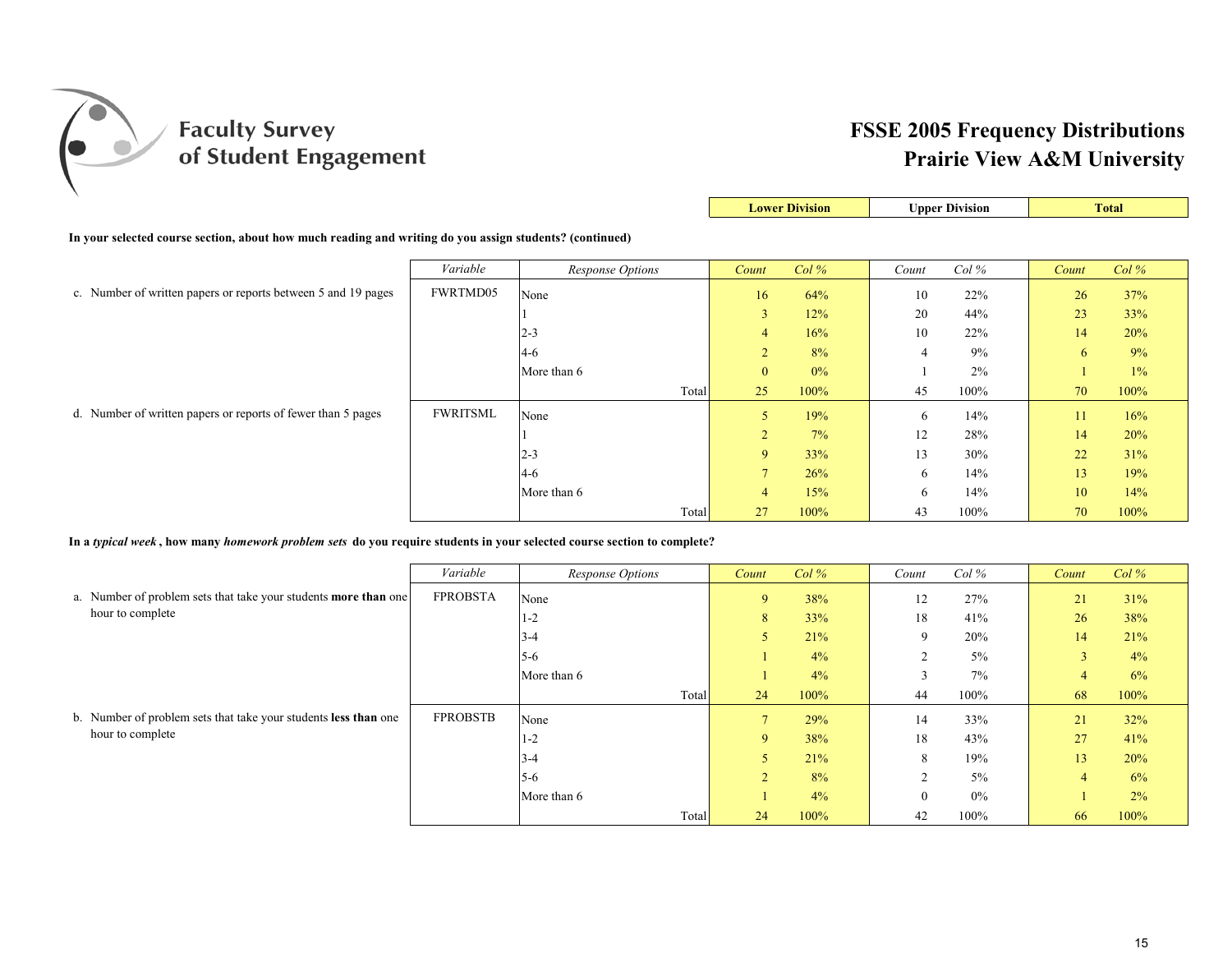

|                                                                                            |                 |                         | <b>Lower Division</b> |         |                 | <b>Upper Division</b> |                | <b>Total</b> |
|--------------------------------------------------------------------------------------------|-----------------|-------------------------|-----------------------|---------|-----------------|-----------------------|----------------|--------------|
| Time students spend preparing for your selected course section:                            |                 |                         |                       |         |                 |                       |                |              |
|                                                                                            | Variable        | <b>Response Options</b> | Count                 | $Col\%$ | Count           | Col%                  | Count          | Col%         |
| a. In a typical 7-day week, about how many hours                                           | <b>FEXPREP</b>  | $\theta$                | $\mathbf{0}$          | $0\%$   | $\mathbf{0}$    | $0\%$                 | $\mathbf{0}$   | $0\%$        |
| do you expect your students to spend preparing                                             |                 | $1-2$                   | $\mathbf{0}$          | $0\%$   | 2               | $4\%$                 | $\overline{2}$ | 3%           |
| for your class (studying, reading, writing, doing<br>homework or lab work, analyzing data, |                 | 3-4                     | 8                     | 31%     | 13              | 29%                   | 21             | 30%          |
| rehearsing, and other academic activities)                                                 |                 | $5 - 6$                 | 8                     | 31%     | 17              | 38%                   | 25             | 35%          |
|                                                                                            |                 | $7 - 8$                 | $\overline{4}$        | 15%     | $7\phantom{.0}$ | 16%                   | 11             | 15%          |
|                                                                                            |                 | $9 - 10$                | 6                     | 23%     | 4               | 9%                    | 10             | 14%          |
|                                                                                            |                 | $11 - 12$               | $\mathbf{0}$          | 0%      |                 | 2%                    |                | $1\%$        |
|                                                                                            |                 | More than 12            | $\mathbf{0}$          | $0\%$   |                 | 2%                    |                | 1%           |
|                                                                                            |                 | Total                   | 26                    | 100%    | 45              | 100%                  | 71             | 100%         |
| b. In a typical 7-day week, about how many hours                                           | <b>FACTPREP</b> | $\Omega$                | $\overline{3}$        | 11%     | $\overline{3}$  | 7%                    | 6              | 8%           |
| do you think your students <b>actually</b> spend                                           |                 | $1-2$                   | 17                    | 63%     | 26              | 58%                   | 43             | 60%          |
| preparing for your class (studying, reading,<br>writing, doing homework or lab work,       |                 | 3-4                     | 6                     | 22%     |                 | 16%                   | 13             | 18%          |
| analyzing data, rehearsing, and other academic activities)                                 |                 | $5 - 6$                 | $\mathbf{0}$          | $0\%$   | 3               | 7%                    | 3              | 4%           |
|                                                                                            |                 | $7 - 8$                 |                       | 4%      | 3               | $7\%$                 | $\overline{4}$ | 6%           |
|                                                                                            |                 | $9 - 10$                | $\mathbf{0}$          | 0%      | 2               | 4%                    | $\overline{2}$ | 3%           |
|                                                                                            |                 | $11 - 12$               | $\mathbf{0}$          | $0\%$   |                 | 2%                    |                | 1%           |
|                                                                                            |                 | More than 12            | $\mathbf{0}$          | 0%      |                 | 0%                    |                | 0%           |
|                                                                                            |                 | Total                   | 27                    | 100%    | 45              | 100%                  | 72             | 100%         |

**In your selected course section, how** *important* **to you is it that your students do the following?**

|                                                               | Variable        | Response Options   | Count           | $Col \mathscr{C}$ | .'ount | Col % | Count | Col% |
|---------------------------------------------------------------|-----------------|--------------------|-----------------|-------------------|--------|-------|-------|------|
| a. Prepare two or more drafts of a paper or assignment before | <b>FREWROPA</b> | Not important      |                 | 19%               |        | 14%   |       | 15%  |
| turning it in                                                 |                 | Somewhat important |                 | 26%               |        | 27%   | 19    | 27%  |
|                                                               |                 | Important          |                 | 7%                |        | 32%   |       | 23%  |
|                                                               |                 | Very important     | 13 <sup>7</sup> | 48%               |        | 27%   | 25    | 35%  |
|                                                               |                 | Total              | 27              | 100%              | 44     | 100%  |       | 100% |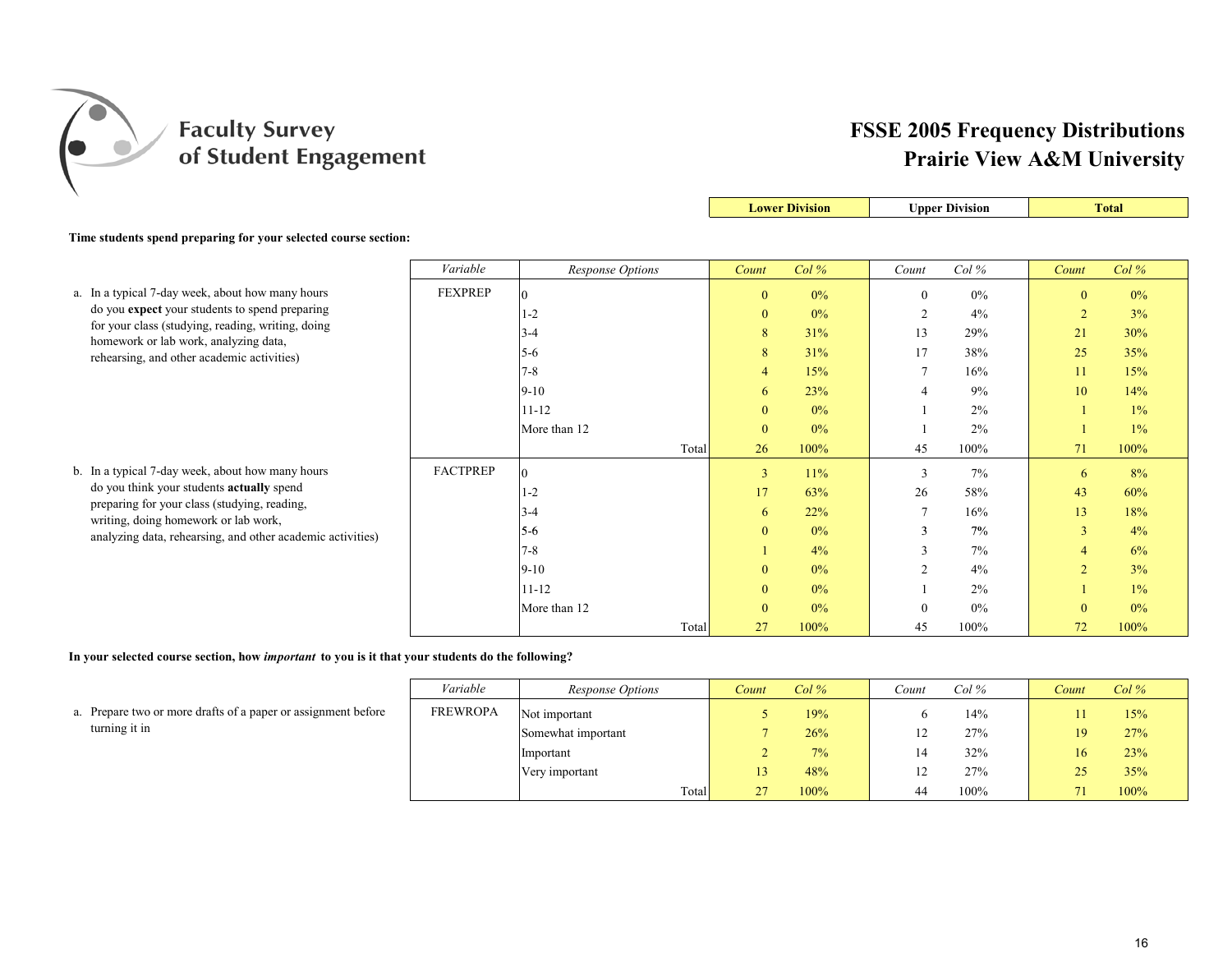

|                                                                                                              |                 |                         |                         | <b>Lower Division</b> |                 | <b>Upper Division</b> |                | <b>Total</b> |
|--------------------------------------------------------------------------------------------------------------|-----------------|-------------------------|-------------------------|-----------------------|-----------------|-----------------------|----------------|--------------|
| In your selected course section, how important to you is it that your students do the following? (continued) |                 |                         |                         |                       |                 |                       |                |              |
|                                                                                                              | Variable        | <b>Response Options</b> | Count                   | Col%                  | Count           | Col%                  | Count          | Col%         |
| b. Work on a paper or project that requires integrating ideas or                                             | <b>FINTEGRA</b> | Not important           | $\overline{\mathbf{3}}$ | 11%                   | 3               | 7%                    | 6              | 8%           |
| information from various sources                                                                             |                 | Somewhat important      | $\overline{\mathbf{3}}$ | 11%                   | 5               | 11%                   | 8              | 11%          |
|                                                                                                              |                 | Important               | $7\phantom{.0}$         | 26%                   | 13              | 30%                   | 20             | 28%          |
|                                                                                                              |                 | Very important          | 14                      | 52%                   | 23              | 52%                   | 37             | 52%          |
|                                                                                                              |                 | Total                   | 27                      | 100%                  | 44              | 100%                  | 71             | 100%         |
| c. Work with classmates outside of class to prepare class                                                    | <b>FOCCGRP</b>  | Not important           | $\overline{5}$          | 19%                   | $\overline{4}$  | 9%                    | 9              | 13%          |
| assignments                                                                                                  |                 | Somewhat important      | 9                       | 33%                   | 9               | 20%                   | 18             | 25%          |
|                                                                                                              |                 | Important               | 9                       | 33%                   | 15              | 34%                   | 24             | 34%          |
|                                                                                                              |                 | Very important          | $\overline{4}$          | 15%                   | 16              | 36%                   | 20             | 28%          |
|                                                                                                              |                 | Total                   | 27                      | 100%                  | 44              | 100%                  | 71             | 100%         |
| d. Put together ideas or concepts from different courses when                                                | <b>FINTIDEA</b> | Not important           | $\overline{2}$          | 7%                    | 3               | 7%                    | 5 <sup>5</sup> | 7%           |
| completing assignments or during class discussions                                                           |                 | Somewhat important      | 10                      | 37%                   | 12              | 27%                   | 22             | 31%          |
|                                                                                                              |                 | Important               | 10                      | 37%                   | 13              | 30%                   | 23             | 32%          |
|                                                                                                              |                 | Very important          | 5                       | 19%                   | 16              | 36%                   | 21             | 30%          |
|                                                                                                              |                 | Total                   | 27                      | 100%                  | 44              | 100%                  | 71             | 100%         |
| e. Discuss ideas or readings from class with others outside of                                               | FOOCID05        | Not important           | $\overline{3}$          | 11%                   | $7\phantom{.0}$ | 17%                   | 10             | 14%          |
| class (other students, family members, co-workers, etc.)                                                     |                 | Somewhat important      | 10                      | 37%                   | 13              | 31%                   | 23             | 33%          |
|                                                                                                              |                 | Important               | $7\phantom{.0}$         | 26%                   | 16              | 38%                   | 23             | 33%          |
|                                                                                                              |                 | Very important          | $7\phantom{.0}$         | 26%                   | 6               | 14%                   | 13             | 19%          |
|                                                                                                              |                 | Total                   | 27                      | 100%                  | 42              | 100%                  | 69             | 100%         |
| f. Tutor or teach other students (paid or voluntary)                                                         | <b>FTUTOR</b>   | Not important           | $7\phantom{.0}$         | 26%                   | 16              | 36%                   | 23             | 32%          |
|                                                                                                              |                 | Somewhat important      | 8                       | 30%                   | 11              | 25%                   | 19             | 27%          |
|                                                                                                              |                 | Important               | 6                       | 22%                   | 13              | 30%                   | 19             | 27%          |
|                                                                                                              |                 | Very important          | 6                       | 22%                   | $\overline{4}$  | 9%                    | 10             | 14%          |
|                                                                                                              |                 | Total                   | 27                      | 100%                  | 44              | 100%                  | 71             | 100%         |
| g. Examine the strengths and weaknesses of their views on a                                                  | <b>FOWNVIEW</b> | Not important           | -1                      | 4%                    | $\overline{4}$  | 9%                    | 5 <sup>5</sup> | 7%           |
| topic or issue                                                                                               |                 | Somewhat important      | $\overline{3}$          | 11%                   | 14              | 32%                   | 17             | 24%          |
|                                                                                                              |                 | Important               | 12                      | 44%                   | 13              | 30%                   | 25             | 35%          |
|                                                                                                              |                 | Very important          | 11                      | 41%                   | 13              | 30%                   | 24             | 34%          |
|                                                                                                              |                 | Total                   | 27                      | 100%                  | 44              | 100%                  | 71             | 100%         |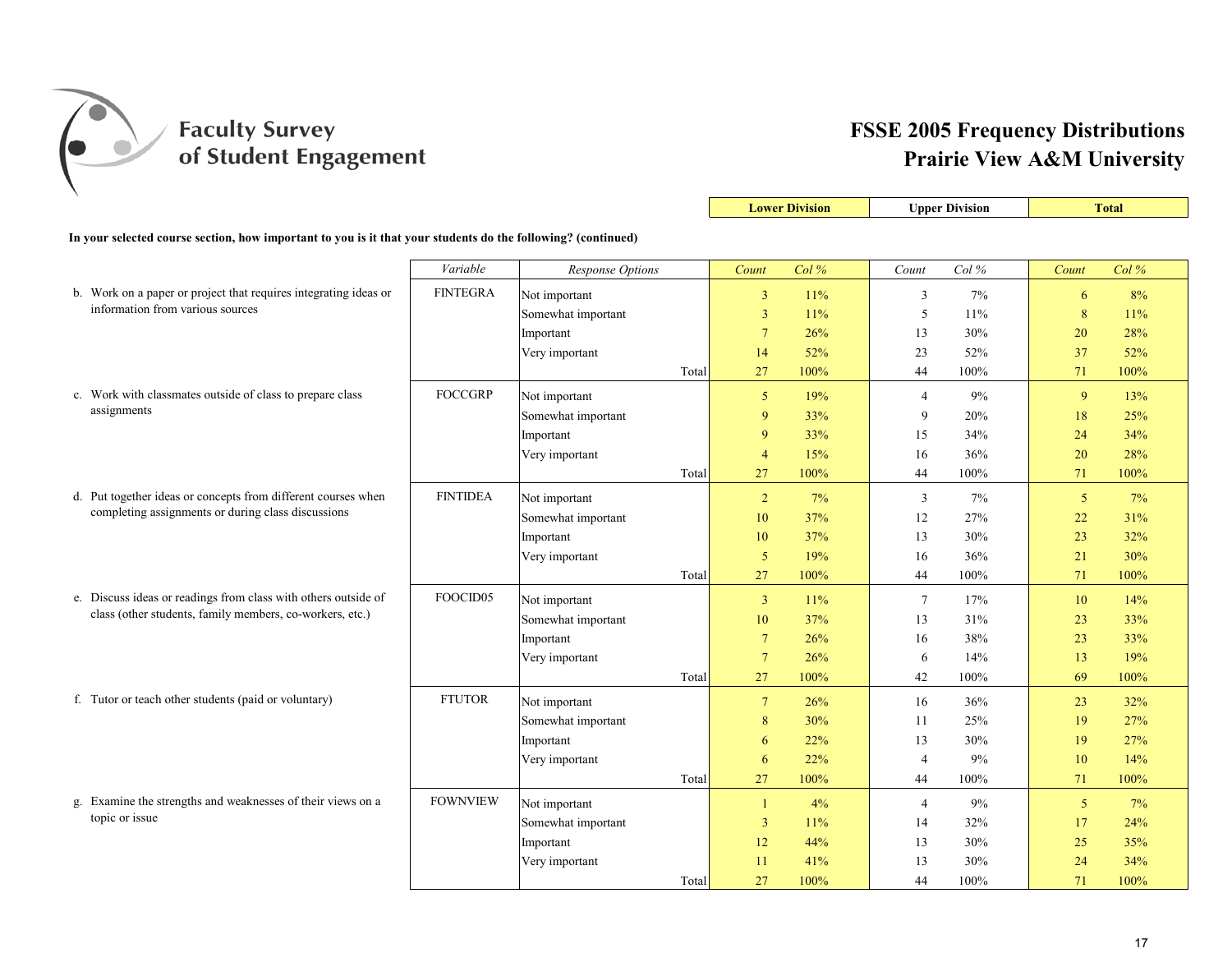

|                                                                                                              |                |                    |                | <b>Lower Division</b> |       | <b>Upper Division</b> |       | <b>Total</b> |
|--------------------------------------------------------------------------------------------------------------|----------------|--------------------|----------------|-----------------------|-------|-----------------------|-------|--------------|
| In your selected course section, how important to you is it that your students do the following? (continued) |                |                    |                |                       |       |                       |       |              |
|                                                                                                              | Variable       | Response Options   | Count          | $Col\%$               | Count | $Col\%$               | Count | $Col\%$      |
| h. Try to better understand someone else's views by imagining                                                | <b>FOTHRVW</b> | Not important      | 4              | 15%                   | 4     | 9%                    | 8     | 11%          |
| how an issue looks from that person's perspective                                                            |                | Somewhat important | 6              | 22%                   | 11    | 25%                   | 17    | 24%          |
|                                                                                                              |                | Important          | $\overline{4}$ | 15%                   | 15    | 34%                   | 19    | 27%          |
|                                                                                                              |                | Very important     | 13             | 48%                   | 14    | 32%                   | 27    | 38%          |
|                                                                                                              |                | Total              | 27             | 100%                  | 44    | 100%                  | 71    | 100%         |
| i. Learn something that changes the way they understand an                                                   | <b>FCHNGVW</b> | Not important      | $\mathbf{0}$   | 0%                    |       | 5%                    | 2     | 3%           |
| issue or concept                                                                                             |                | Somewhat important | $\overline{4}$ | 15%                   | 6     | 14%                   | 10    | 14%          |
|                                                                                                              |                | Important          | 10             | 37%                   | 13    | 30%                   | 23    | 32%          |
|                                                                                                              |                | Very important     | 13             | 48%                   | 23    | 52%                   | 36    | 51%          |
|                                                                                                              |                | Total              | 27             | 100%                  | 44    | 100%                  | 71    | 100%         |

**In your selected course section, on average, what** *percent of class time* **is spent on the following?**

*Variable Variable Response Options Count Col % Count Col % Count Col %* a. Lecture LECTURE 0 0 0% 2 5% 2 3% 1-9 1  $1 \t 4\t 4\t 1$   $2\t 6$  2  $3\t 6$  $10-19$  1  $4\%$  3 7% 4 6% 20-29 3 11% 2 5% 5 7% 30-39 **4 15% 8 18% 12 17%** 40-49 2 7% 7 16% 9 13% 50-74 12 44% 13 30% 25 35% 75 or more 12 17% 12 17% 12 17% 12 17% 12 17% Total 27 100% 44 100% 71 100% b. Teacher-led discussion TEACHLED 0 1 4% 0 0% 1 1% 1-9 10% 14 20% 14 20% 14 20% 14 20%  $10-19$  10.19 10.19 10.19 10.19 10.19 10.19 10.19 10.19 10.19 10.19 10.19 10.19 10.19 10.19 10.19 10.19 10.19 10.19 10.19 10.19 10.19 10.19 10.19 10.19 10.19 10.19 10.19 10.19 10.19 10.19 10.19 10.19 10.19 10.19 10.19 10.  $20-29$  10 23% 10 23% 16 23%  $30-39$  3  $7\%$  3  $7\%$  7  $10\%$ 40-49 **1** 1 4% 5 11% 6 9%  $50-74$  1  $4\%$  9  $20\%$  10  $14\%$ 75 or more 2 8% 1 2% 3 4% Total 26 100% 44 100% 70 100%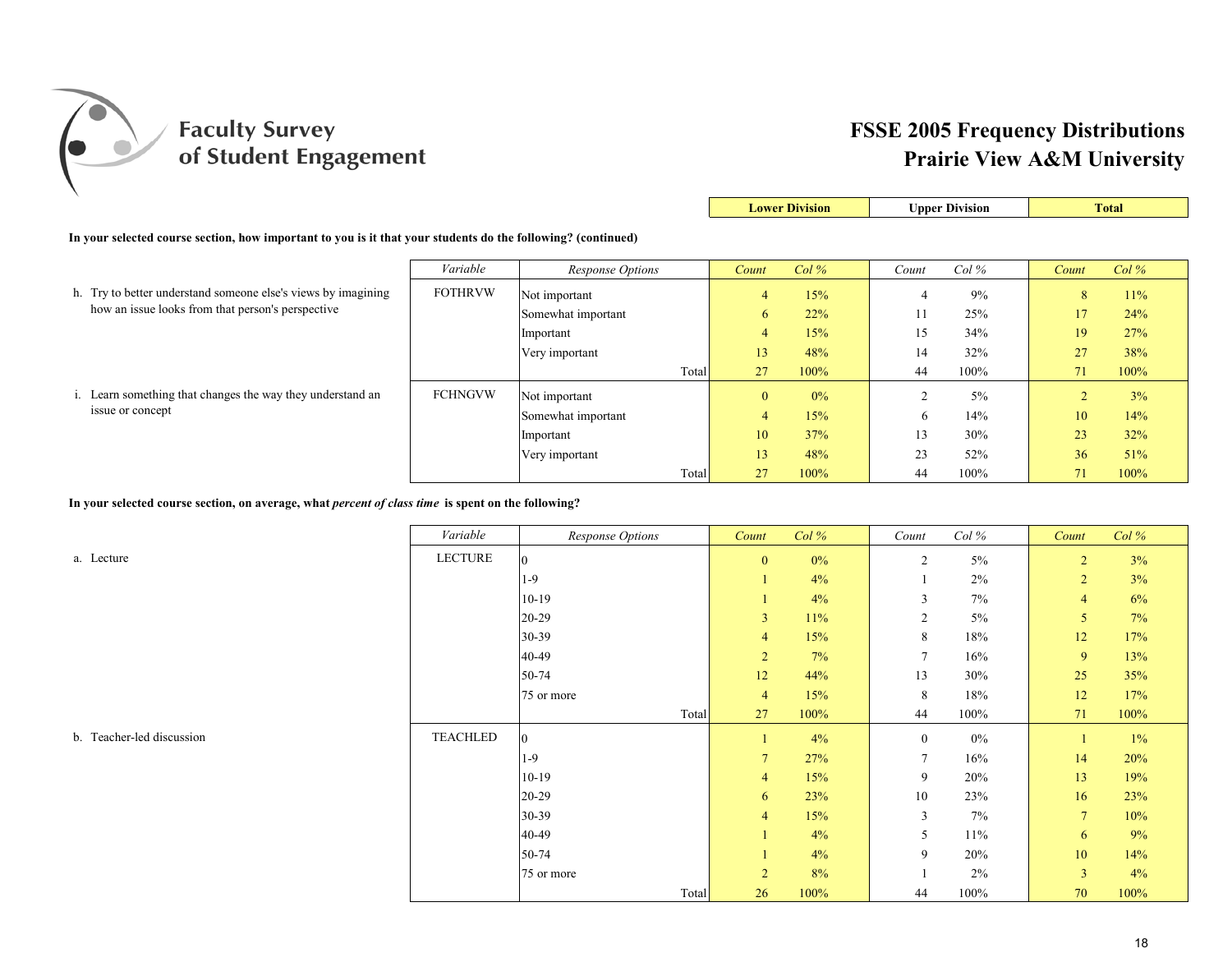

**Lower Division Upper Division Total** 

| In your selected course section, on average, what <i>percent of class time</i> is spent on the following? (continued) |                 |                  |                  |       |                  |       |                  |       |
|-----------------------------------------------------------------------------------------------------------------------|-----------------|------------------|------------------|-------|------------------|-------|------------------|-------|
|                                                                                                                       | Variable        | Response Options | Count            | Col%  | Count            | Col%  | Count            | Col%  |
| c. Teacher-student shared responsibility (seminar, discussion,                                                        | <b>TEACHSTU</b> | $\overline{0}$   | $10\,$           | 38%   | $7\phantom{.0}$  | 17%   | 17               | 25%   |
| $etc.$ )                                                                                                              |                 | $1-9$            | 11               | 42%   | 15               | 36%   | 26               | 38%   |
|                                                                                                                       |                 | $10-19$          | $\overline{2}$   | 8%    | 8                | 19%   | 10               | 15%   |
|                                                                                                                       |                 | $20 - 29$        | $\sqrt{2}$       | $8\%$ | 3                | $7\%$ | $\sqrt{5}$       | 7%    |
|                                                                                                                       |                 | 30-39            | $\mathbf{0}$     | $0\%$ | $\sqrt{2}$       | $5\%$ | $\sqrt{2}$       | 3%    |
|                                                                                                                       |                 | 40-49            |                  | 4%    | $\overline{4}$   | 10%   | 5                | 7%    |
|                                                                                                                       |                 | 50-74            | $\mathbf{0}$     | $0\%$ | 2                | $5\%$ | $\overline{2}$   | 3%    |
|                                                                                                                       |                 | 75 or more       | $\boldsymbol{0}$ | $0\%$ |                  | $2\%$ | $\mathbf{1}$     | $1\%$ |
|                                                                                                                       |                 | Total            | 26               | 100%  | 42               | 100%  | 68               | 100%  |
| d. Student computer use                                                                                               | <b>COMPMED</b>  | $\overline{0}$   | 16               | 62%   | 13               | 31%   | 29               | 43%   |
|                                                                                                                       |                 | $1-9$            | 9                | 35%   | 11               | 26%   | 20               | 29%   |
|                                                                                                                       |                 | $10-19$          | $\mathbf{0}$     | $0\%$ | 6                | 14%   | 6                | 9%    |
|                                                                                                                       |                 | 20-29            | $\mathbf{0}$     | $0\%$ | $\overline{7}$   | 17%   | $7\overline{ }$  | 10%   |
|                                                                                                                       |                 | 30-39            | $\mathbf{0}$     | $0\%$ | $\mathbf{0}$     | $0\%$ | $\mathbf{0}$     | $0\%$ |
|                                                                                                                       |                 | 40-49            | $\mathbf{0}$     | $0\%$ | $\mathbf{1}$     | 2%    | $\mathbf{1}$     | $1\%$ |
|                                                                                                                       |                 | 50-74            |                  | 4%    | $\boldsymbol{0}$ | $0\%$ | $\mathbf{1}$     | $1\%$ |
|                                                                                                                       |                 | 75 or more       | $\mathbf{0}$     | $0\%$ | $\overline{4}$   | 10%   | $\overline{4}$   | $6\%$ |
|                                                                                                                       |                 | Total            | 26               | 100%  | 42               | 100%  | 68               | 100%  |
| e. Small group activities                                                                                             | <b>GROUPSML</b> | $\overline{0}$   | 9                | 33%   | 5                | 12%   | 14               | 20%   |
|                                                                                                                       |                 | $1-9$            | 11               | 41%   | 15               | 36%   | 26               | 38%   |
|                                                                                                                       |                 | $10-19$          | 6                | 22%   | 11               | 26%   | 17               | 25%   |
|                                                                                                                       |                 | 20-29            | $\mathbf{0}$     | $0\%$ | 5                | 12%   | $\mathfrak{s}$   | 7%    |
|                                                                                                                       |                 | 30-39            |                  | 4%    | $\overline{4}$   | 10%   | 5                | 7%    |
|                                                                                                                       |                 | 40-49            | $\boldsymbol{0}$ | $0\%$ |                  | 2%    | $\mathbf{1}$     | $1\%$ |
|                                                                                                                       |                 | 50-74            | $\mathbf{0}$     | $0\%$ | $\boldsymbol{0}$ | $0\%$ | $\boldsymbol{0}$ | $0\%$ |
|                                                                                                                       |                 | 75 or more       | $\mathbf{0}$     | $0\%$ |                  | $2\%$ | -1               | $1\%$ |
|                                                                                                                       |                 | Total            | 27               | 100%  | 42               | 100%  | 69               | 100%  |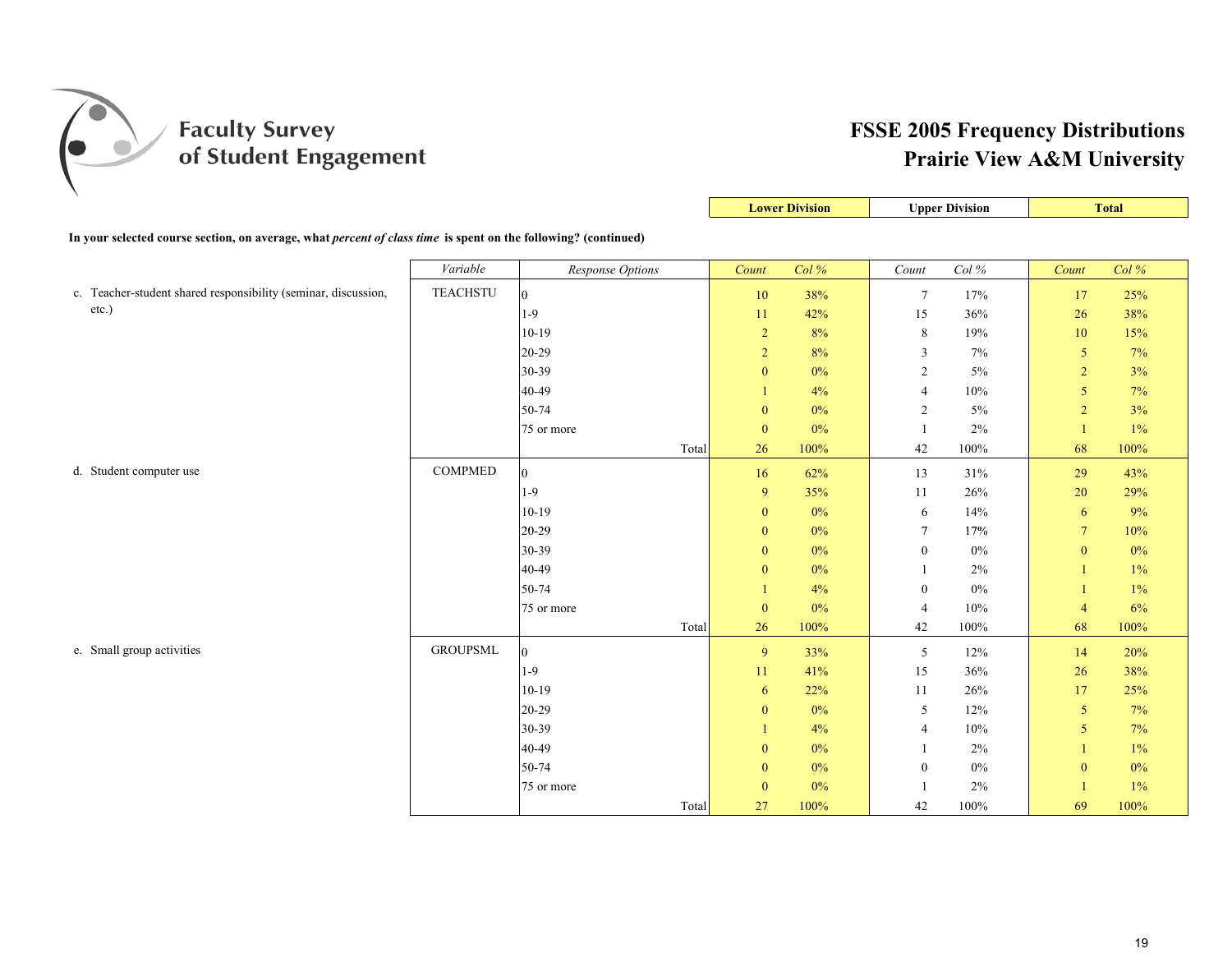

|                                                                                                                |                 |                  |                  | <b>Lower Division</b> |                  | <b>Upper Division</b> |                  | <b>Total</b> |
|----------------------------------------------------------------------------------------------------------------|-----------------|------------------|------------------|-----------------------|------------------|-----------------------|------------------|--------------|
| In your selected course section, on average, what percent of class time is spent on the following? (continued) |                 |                  |                  |                       |                  |                       |                  |              |
|                                                                                                                | Variable        | Response Options | Count            | Col%                  | Count            | Col %                 | Count            | Col %        |
| f. Student presentations                                                                                       | <b>STUPRES</b>  | $\bf{0}$         | 13               | 48%                   | 8                | $18\%$                | $21\,$           | 30%          |
|                                                                                                                |                 | $1-9$            | $11\,$           | 41%                   | 19               | 43%                   | 30               | 42%          |
|                                                                                                                |                 | $10-19$          | $\overline{2}$   | 7%                    | 8                | $18\%$                | 10               | 14%          |
|                                                                                                                |                 | 20-29            | $\boldsymbol{0}$ | $0\%$                 | 5                | $11\%$                | 5                | 7%           |
|                                                                                                                |                 | 30-39            |                  | 4%                    | $\mathbf{1}$     | $2\%$                 | $\overline{2}$   | 3%           |
|                                                                                                                |                 | 40-49            | $\boldsymbol{0}$ | $0\%$                 | $\overline{2}$   | $5\%$                 | $\overline{c}$   | 3%           |
|                                                                                                                |                 | 50-74            | $\boldsymbol{0}$ | $0\%$                 | -1               | $2\%$                 | 1                | 1%           |
|                                                                                                                |                 | 75 or more       | $\boldsymbol{0}$ | $0\%$                 | $\boldsymbol{0}$ | $0\%$                 | $\boldsymbol{0}$ | $0\%$        |
|                                                                                                                |                 | Total            | 27               | 100%                  | 44               | 100%                  | 71               | 100%         |
| g. In-class writing                                                                                            | <b>CLSWRITE</b> | $\bf{0}$         | 13               | 48%                   | 15               | 35%                   | 28               | 40%          |
|                                                                                                                |                 | $1-9$            | $\,8\,$          | 30%                   | 17               | 40%                   | 25               | 36%          |
|                                                                                                                |                 | $10-19$          | $\overline{2}$   | 7%                    | 9                | 21%                   | 11               | 16%          |
|                                                                                                                |                 | 20-29            | $\mathfrak{Z}$   | 11%                   | 1                | 2%                    | $\overline{4}$   | 6%           |
|                                                                                                                |                 | 30-39            | $\mathbf{0}$     | $0\%$                 | $\boldsymbol{0}$ | $0\%$                 | $\mathbf{0}$     | $0\%$        |
|                                                                                                                |                 | 40-49            | $\boldsymbol{0}$ | $0\%$                 | $\boldsymbol{0}$ | $0\%$                 | $\mathbf{0}$     | $0\%$        |
|                                                                                                                |                 | 50-74            |                  | 4%                    | $\boldsymbol{0}$ | $0\%$                 |                  | $1\%$        |
|                                                                                                                |                 | 75 or more       | $\mathbf{0}$     | $0\%$                 | $\overline{1}$   | 2%                    |                  | 1%           |
|                                                                                                                |                 | Total            | 27               | 100%                  | 43               | $100\%$               | 70               | 100%         |
| h. Testing and evaluation                                                                                      | <b>TESTEVAL</b> | $\bf{0}$         | $\pmb{0}$        | $0\%$                 | $\overline{2}$   | $5\%$                 | $\overline{2}$   | 3%           |
|                                                                                                                |                 | $1-9$            | 13               | 48%                   | 17               | 40%                   | 30               | 43%          |
|                                                                                                                |                 | $10-19$          | $11\,$           | 41%                   | 15               | 35%                   | 26               | 37%          |
|                                                                                                                |                 | $20-29$          | 1                | 4%                    | $\tau$           | $16\%$                | $8\phantom{.}$   | 11%          |
|                                                                                                                |                 | 30-39            | 1                | 4%                    | 1                | $2\%$                 | $\overline{2}$   | 3%           |
|                                                                                                                |                 | 40-49            | $\boldsymbol{0}$ | $0\%$                 | $\boldsymbol{0}$ | $0\%$                 | $\mathbf{0}$     | $0\%$        |
|                                                                                                                |                 | 50-74            | $\boldsymbol{0}$ | $0\%$                 | $\boldsymbol{0}$ | $0\%$                 | $\boldsymbol{0}$ | $0\%$        |
|                                                                                                                |                 | 75 or more       | $\mathbf{1}$     | 4%                    | -1               | $2\%$                 | $\overline{2}$   | 3%           |
|                                                                                                                |                 | Total            | 27               | 100%                  | 43               | 100%                  | 70               | 100%         |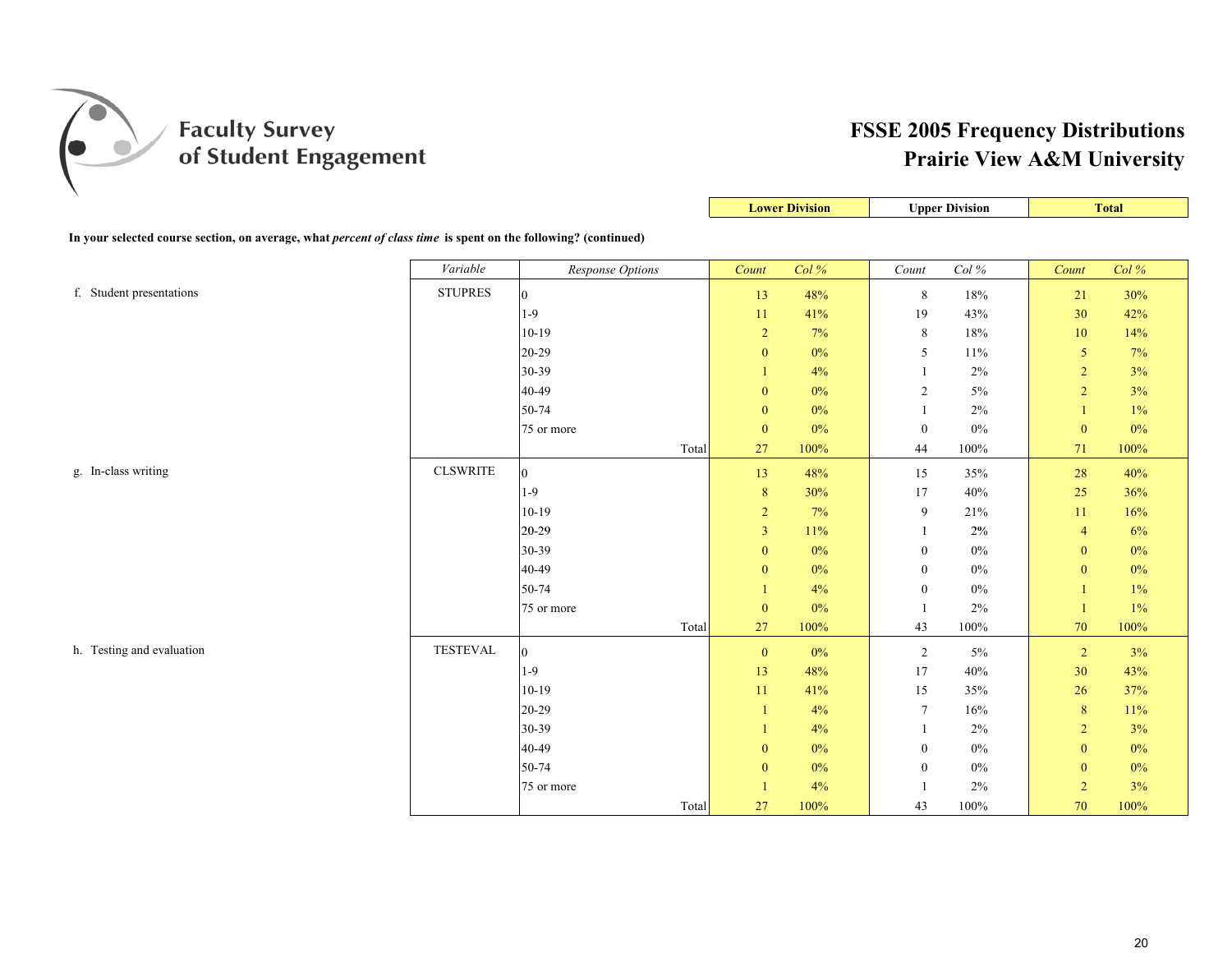

|                                                                                                                       |                 |                  |       |                  | <b>Lower Division</b> |                  | <b>Upper Division</b> |                 | <b>Total</b> |
|-----------------------------------------------------------------------------------------------------------------------|-----------------|------------------|-------|------------------|-----------------------|------------------|-----------------------|-----------------|--------------|
| In your selected course section, on average, what <i>percent of class time</i> is spent on the following? (continued) |                 |                  |       |                  |                       |                  |                       |                 |              |
|                                                                                                                       |                 |                  |       |                  |                       |                  |                       |                 |              |
|                                                                                                                       | Variable        | Response Options |       | Count            | Col%                  | Count            | Col %                 | Count           | Col%         |
| i. Performances in applied and fine arts                                                                              | <b>PERFORM</b>  | $\overline{0}$   |       | 25               | 96%                   | 36               | 84%                   | 61              | 88%          |
| (e.g., dance, drama, music)                                                                                           |                 | $1-9$            |       | 1                | 4%                    | $\overline{4}$   | 9%                    | 5               | 7%           |
|                                                                                                                       |                 | $10-19$          |       | $\mathbf{0}$     | 0%                    |                  | 2%                    |                 | $1\%$        |
|                                                                                                                       |                 | 20-29            |       | $\mathbf{0}$     | $0\%$                 |                  | 2%                    |                 | $1\%$        |
|                                                                                                                       |                 | 30-39            |       | $\mathbf{0}$     | $0\%$                 | $\mathbf{0}$     | 0%                    | $\theta$        | $0\%$        |
|                                                                                                                       |                 | 40-49            |       | $\mathbf{0}$     | 0%                    | $\boldsymbol{0}$ | $0\%$                 | $\mathbf{0}$    | $0\%$        |
|                                                                                                                       |                 | 50-74            |       | $\mathbf{0}$     | $0\%$                 | $\mathbf{0}$     | $0\%$                 | $\mathbf{0}$    | $0\%$        |
|                                                                                                                       |                 | 75 or more       |       | $\boldsymbol{0}$ | $0\%$                 | -1               | 2%                    |                 | $1\%$        |
|                                                                                                                       |                 |                  | Total | 26               | 100%                  | 43               | 100%                  | 69              | 100%         |
| j. Experiential (labs, field work, art exhibits, etc.)                                                                | <b>EXPERIEN</b> | $\overline{0}$   |       | 20               | 77%                   | 25               | 61%                   | 45              | 67%          |
|                                                                                                                       |                 | $1-9$            |       | $\overline{4}$   | 15%                   | 3                | $7\%$                 | $7\phantom{.0}$ | 10%          |
|                                                                                                                       |                 | $10-19$          |       | $\mathbf{0}$     | $0\%$                 | $\overline{4}$   | 10%                   | $\overline{4}$  | 6%           |
|                                                                                                                       |                 | 20-29            |       | $\overline{2}$   | 8%                    | 3                | 7%                    | 5               | 7%           |
|                                                                                                                       |                 | 30-39            |       | $\mathbf{0}$     | $0\%$                 | 3                | 7%                    | 3               | 4%           |
|                                                                                                                       |                 | 40-49            |       | $\mathbf{0}$     | $0\%$                 | $\overline{2}$   | 5%                    | $\overline{2}$  | 3%           |
|                                                                                                                       |                 | 50-74            |       | $\mathbf{0}$     | 0%                    | $\mathbf{0}$     | $0\%$                 | $\mathbf{0}$    | $0\%$        |
|                                                                                                                       |                 | 75 or more       |       | $\mathbf{0}$     | $0\%$                 |                  | 2%                    |                 | $1\%$        |
|                                                                                                                       |                 |                  | Total | 26               | 100%                  | 41               | 100%                  | 67              | 100%         |
| Select the box that represents the extent to which your                                                               | <b>FEXAMS</b>   | Very Little      |       | $\mathbf{1}$     | 4%                    | $\boldsymbol{0}$ | $0\%$                 |                 | $1\%$        |
| evaluations of student performance (e.g., examinations,                                                               |                 |                  |       | $\mathbf{0}$     | 0%                    | $\mathbf{0}$     | $0\%$                 | $\mathbf{0}$    | $0\%$        |
| portfolio) challenge students in your selected course                                                                 |                 |                  |       | $\mathbf{0}$     | $0\%$                 |                  | 2%                    |                 | $1\%$        |
| section to do their best work?                                                                                        |                 |                  |       | 3                | 11%                   | $\overline{4}$   | 9%                    | $7\phantom{.0}$ | 10%          |
|                                                                                                                       |                 |                  |       | 5                | 19%                   | 8                | 18%                   | 13              | 18%          |
|                                                                                                                       |                 |                  |       | 9                | 33%                   | 17               | 39%                   | 26              | 37%          |
|                                                                                                                       |                 | Very much        |       | 9                | 33%                   | 14               | 32%                   | 23              | 32%          |
|                                                                                                                       |                 |                  | Total | 27               | 100%                  | 44               | 100%                  | 71              | 100%         |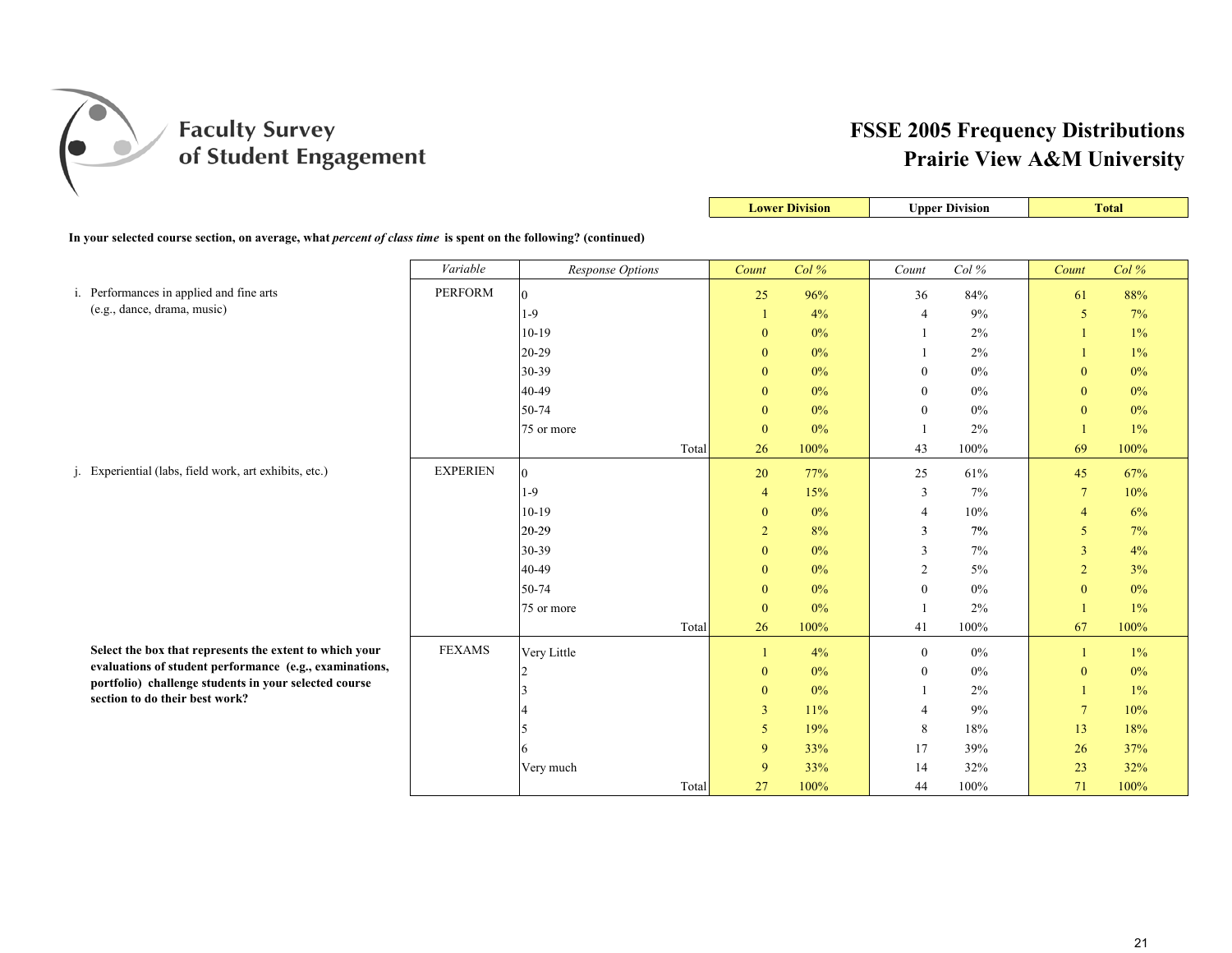

|                                                                                                                          |                 |                  |       |                | <b>Lower Division</b> | <b>Upper Division</b> |         |                 | <b>Total</b> |
|--------------------------------------------------------------------------------------------------------------------------|-----------------|------------------|-------|----------------|-----------------------|-----------------------|---------|-----------------|--------------|
| In your selected course section, how much emphasis do you place on engaging students in each of these mental activities? |                 |                  |       |                |                       |                       |         |                 |              |
|                                                                                                                          |                 |                  |       |                |                       |                       |         |                 |              |
|                                                                                                                          | Variable        | Response Options |       | Count          | Col%                  | Count                 | $Col\%$ | Count           | Col%         |
| a. Memorizing facts, ideas, or methods from your course and                                                              | <b>FMEMORIZ</b> | Very little      |       | 6              | 22%                   | 12                    | 27%     | 18              | 25%          |
| readings so students can repeat them pretty much in the same<br>form                                                     |                 | Some             |       | 13             | 48%                   | 18                    | 41%     | 31              | 44%          |
|                                                                                                                          |                 | Ouite a bit      |       | 6              | 22%                   | 9                     | 20%     | 15              | 21%          |
|                                                                                                                          |                 | Very much        |       | $\overline{2}$ | 7%                    | 5                     | 11%     | $7\phantom{.0}$ | 10%          |
|                                                                                                                          |                 |                  | Total | 27             | 100%                  | 44                    | 100%    | 71              | 100%         |
| b. Analyzing the basic elements of an idea, experience or theory,                                                        | <b>FANALYZE</b> | Very little      |       | $\mathbf{0}$   | $0\%$                 | 2                     | $5\%$   | $\overline{2}$  | 3%           |
| such as examining a particular case or situation in depth, and                                                           |                 | Some             |       | 1              | 4%                    | 3                     | 7%      | $\overline{4}$  | 6%           |
| considering its components                                                                                               |                 | Quite a bit      |       | 10             | 37%                   | 20                    | 45%     | 30              | 42%          |
|                                                                                                                          |                 | Very much        |       | 16             | 59%                   | 19                    | 43%     | 35              | 49%          |
|                                                                                                                          |                 |                  | Total | 27             | 100%                  | 44                    | 100%    | 71              | 100%         |
| c. Synthesizing and organizing ideas, information,                                                                       | <b>FSYNTHES</b> | Very little      |       | $\mathbf{1}$   | 4%                    | $\overline{4}$        | 9%      | 5               | 7%           |
| or experiences into new, more complex interpretations and                                                                |                 | Some             |       | $\overline{7}$ | 26%                   | 3                     | 7%      | 10              | 14%          |
| relationships                                                                                                            |                 | Ouite a bit      |       | 9              | 33%                   | 18                    | 41%     | 27              | 38%          |
|                                                                                                                          |                 | Very much        |       | 10             | 37%                   | 19                    | 43%     | 29              | 41%          |
|                                                                                                                          |                 |                  | Total | 27             | 100%                  | 44                    | 100%    | 71              | 100%         |
| d. <b>Making judgments</b> about the value of information, arguments                                                     | <b>FEVALUAT</b> | Very little      |       | $\overline{4}$ | 15%                   | $\overline{4}$        | 9%      | 8               | 11%          |
| or methods such as examining how others gathered and                                                                     |                 | Some             |       | 4              | 15%                   | 15                    | 35%     | 19              | 27%          |
| interpreted data and assessing the soundness of their<br>conclusions                                                     |                 | Quite a bit      |       | 8              | 30%                   | 11                    | 26%     | 19              | 27%          |
|                                                                                                                          |                 | Very much        |       | 11             | 41%                   | 13                    | 30%     | 24              | 34%          |
|                                                                                                                          |                 |                  | Total | 27             | 100%                  | 43                    | 100%    | 70              | 100%         |
| e. Applying theories or concepts to practical problems or in new                                                         | <b>FAPPLYIN</b> | Very little      |       | 1              | 4%                    | $\overline{2}$        | 5%      | $\overline{3}$  | 4%           |
| situations                                                                                                               |                 | Some             |       | 3              | 11%                   | 6                     | 14%     | 9               | 13%          |
|                                                                                                                          |                 | Ouite a bit      |       | 10             | 37%                   | 13                    | 30%     | 23              | 32%          |
|                                                                                                                          |                 | Very much        |       | 13             | 48%                   | 23                    | 52%     | 36              | 51%          |
|                                                                                                                          |                 |                  | Total | 27             | 100%                  | 44                    | 100%    | 71              | 100%         |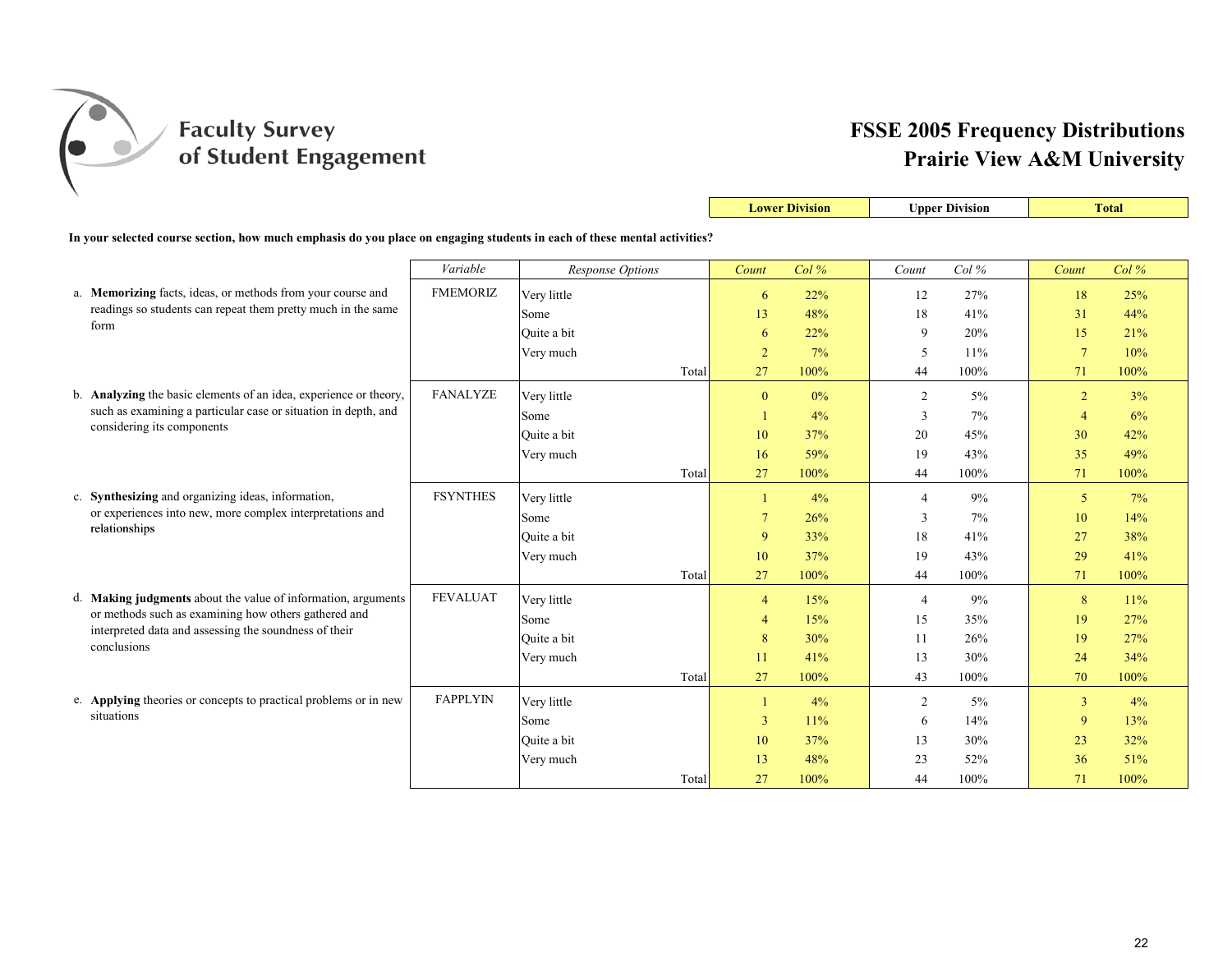

|                                                                                                                         |                 |                  |       |                | <b>Lower Division</b> |                | <b>Upper Division</b> |                | <b>Total</b> |
|-------------------------------------------------------------------------------------------------------------------------|-----------------|------------------|-------|----------------|-----------------------|----------------|-----------------------|----------------|--------------|
| To what extent do you structure your selected course section so that students learn and develop in the following areas? |                 |                  |       |                |                       |                |                       |                |              |
|                                                                                                                         | Variable        | Response Options |       | Count          | Col%                  | Count          | Col $\%$              | Count          | Col%         |
|                                                                                                                         |                 |                  |       |                |                       |                |                       |                |              |
| a. Writing clearly and effectively                                                                                      | <b>FGNWRITE</b> | Very little      |       | $\overline{4}$ | 15%                   |                | 2%                    | 5              | 7%           |
|                                                                                                                         |                 | Some             |       | $\overline{4}$ | 15%                   | 10             | 23%                   | 14             | 20%          |
|                                                                                                                         |                 | Quite a bit      |       | $\overline{7}$ | 26%                   | 18             | 41%                   | 25             | 35%          |
|                                                                                                                         |                 | Very much        |       | 12             | 44%                   | 15             | 34%                   | 27             | 38%          |
|                                                                                                                         |                 |                  | Total | 27             | 100%                  | 44             | 100%                  | 71             | 100%         |
| b. Speaking clearly and effectively                                                                                     | <b>FGNSPEAK</b> | Very little      |       | 5 <sup>5</sup> | 19%                   | $\overline{4}$ | 9%                    | 9              | 13%          |
|                                                                                                                         |                 | Some             |       | 5              | 19%                   | 11             | 25%                   | 16             | 23%          |
|                                                                                                                         |                 | Quite a bit      |       | 8              | 30%                   | 16             | 36%                   | 24             | 34%          |
|                                                                                                                         |                 | Very much        |       | 9              | 33%                   | 13             | 30%                   | 22             | 31%          |
|                                                                                                                         |                 |                  | Total | 27             | 100%                  | 44             | 100%                  | 71             | 100%         |
| c. Thinking critically and analytically                                                                                 | <b>FGNANALY</b> | Very little      |       | $\mathbf{0}$   | 0%                    | 1              | 2%                    | $\mathbf{1}$   | $1\%$        |
|                                                                                                                         |                 | Some             |       |                | 4%                    | 3              | 7%                    | $\overline{4}$ | 6%           |
|                                                                                                                         |                 | Quite a bit      |       | 6              | 22%                   | 16             | 36%                   | 22             | 31%          |
|                                                                                                                         |                 | Very much        |       | 20             | 74%                   | 24             | 55%                   | 44             | 62%          |
|                                                                                                                         |                 |                  | Total | 27             | 100%                  | 44             | 100%                  | 71             | 100%         |
| d. Analyzing quantitative problems                                                                                      | <b>FGNQUANT</b> | Very little      |       | 9              | 33%                   | 9              | 20%                   | 18             | 25%          |
|                                                                                                                         |                 | Some             |       | $\overline{4}$ | 15%                   | 10             | 23%                   | 14             | 20%          |
|                                                                                                                         |                 | Ouite a bit      |       | $\overline{4}$ | 15%                   | 8              | 18%                   | 12             | 17%          |
|                                                                                                                         |                 | Very much        |       | 10             | 37%                   | 17             | 39%                   | 27             | 38%          |
|                                                                                                                         |                 |                  | Total | 27             | 100%                  | 44             | 100%                  | 71             | 100%         |
| e. Using computing and information technology                                                                           | <b>FGNCMPTS</b> | Very little      |       | $\overline{7}$ | 26%                   | $\overline{c}$ | $5\%$                 | 9              | 13%          |
|                                                                                                                         |                 | Some             |       | 11             | 41%                   | 17             | 39%                   | 28             | 39%          |
|                                                                                                                         |                 | Quite a bit      |       | $\overline{3}$ | 11%                   | 11             | 25%                   | 14             | 20%          |
|                                                                                                                         |                 | Very much        |       | 6              | 22%                   | 14             | 32%                   | 20             | 28%          |
|                                                                                                                         |                 |                  | Total | 27             | 100%                  | 44             | 100%                  | 71             | 100%         |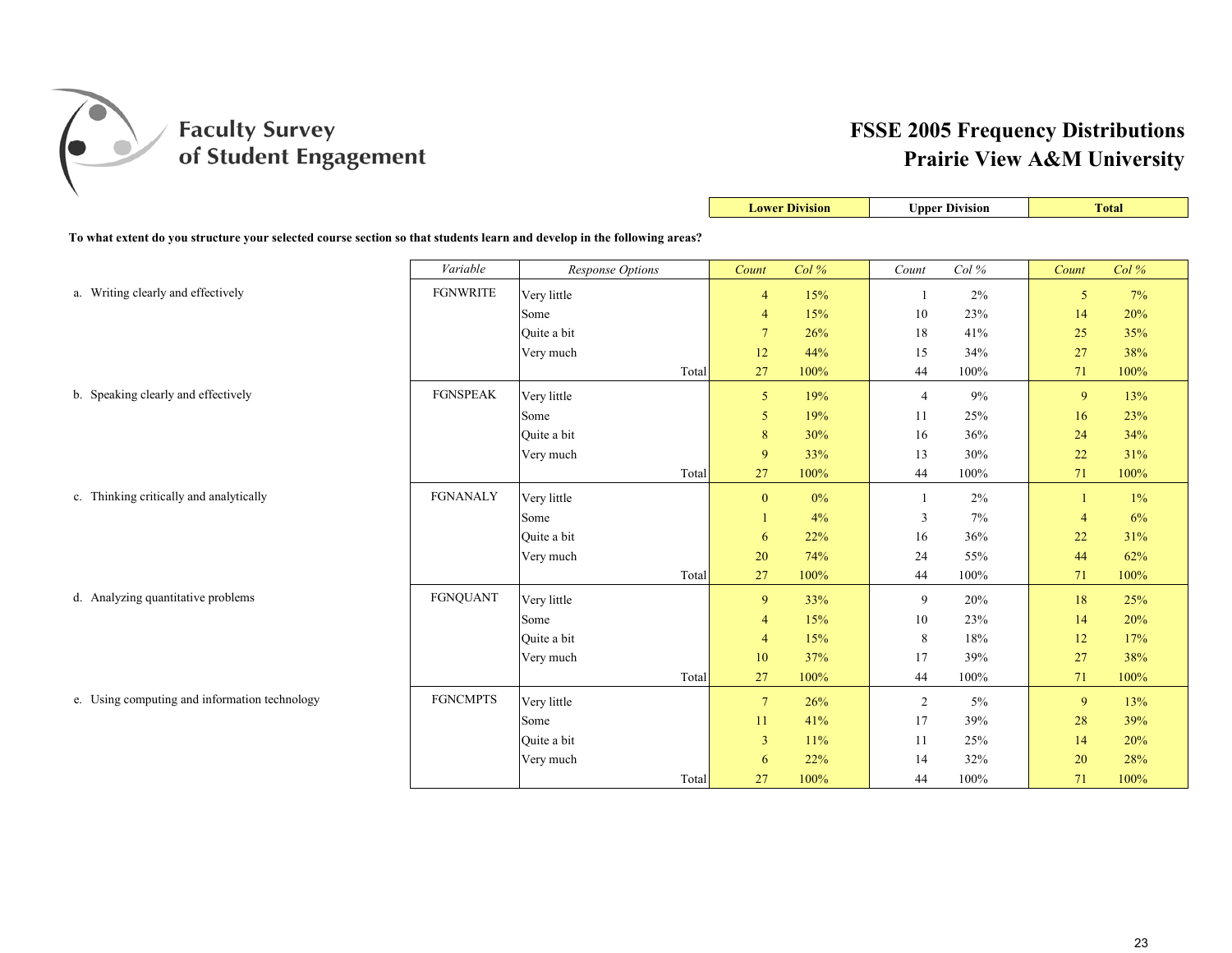

|                                                                                                                                     |                 |                  |       | <b>Lower Division</b> |       | <b>Upper Division</b> |          | <b>Total</b>    |      |
|-------------------------------------------------------------------------------------------------------------------------------------|-----------------|------------------|-------|-----------------------|-------|-----------------------|----------|-----------------|------|
| To what extent do you structure your selected course section so that students learn and develop in the following areas? (continued) |                 |                  |       |                       |       |                       |          |                 |      |
|                                                                                                                                     | Variable        | Response Options |       | Count                 | Col%  | Count                 | Col $\%$ | Count           | Col% |
| f. Working effectively with others                                                                                                  | <b>FGNOTHER</b> | Very little      |       | $\overline{3}$        | 11%   |                       | 2%       | $\overline{4}$  | 6%   |
|                                                                                                                                     |                 | Some             |       | 10                    | 37%   | 9                     | 21%      | 19              | 27%  |
|                                                                                                                                     |                 | Ouite a bit      |       | 9                     | 33%   | 15                    | 35%      | 24              | 34%  |
|                                                                                                                                     |                 | Very much        |       | 5                     | 19%   | 18                    | 42%      | 23              | 33%  |
|                                                                                                                                     |                 |                  | Total | 27                    | 100%  | 43                    | 100%     | 70              | 100% |
| g. Learning effectively on their own                                                                                                | <b>FGNINO</b>   | Very little      |       | $\mathbf{0}$          | $0\%$ | $\boldsymbol{0}$      | $0\%$    | $\mathbf{0}$    | 0%   |
|                                                                                                                                     |                 | Some             |       | $\overline{4}$        | 15%   | 6                     | 14%      | 10              | 14%  |
|                                                                                                                                     |                 | Quite a bit      |       | 13                    | 48%   | 18                    | 41%      | 31              | 44%  |
|                                                                                                                                     |                 | Very much        |       | 10                    | 37%   | 20                    | 45%      | 30              | 42%  |
|                                                                                                                                     |                 |                  | Total | 27                    | 100%  | 44                    | 100%     | 71              | 100% |
| h. Understanding themselves                                                                                                         | <b>FGNSELF</b>  | Very little      |       | $\overline{2}$        | 7%    | 5                     | $11\%$   | $7\phantom{.0}$ | 10%  |
|                                                                                                                                     |                 | Some             |       | 10                    | 37%   | 9                     | 20%      | 19              | 27%  |
|                                                                                                                                     |                 | Quite a bit      |       | $\mathbf{3}$          | 11%   | 16                    | 36%      | 19              | 27%  |
|                                                                                                                                     |                 | Very much        |       | 12                    | 44%   | 14                    | 32%      | 26              | 37%  |
|                                                                                                                                     |                 |                  | Total | 27                    | 100%  | 44                    | 100%     | 71              | 100% |
| i. Understanding people of other racial and ethnic backgrounds                                                                      | <b>FGNDIVER</b> | Very little      |       | $\overline{7}$        | 27%   | 12                    | 28%      | 19              | 28%  |
|                                                                                                                                     |                 | Some             |       | $\overline{7}$        | 27%   | 11                    | 26%      | 18              | 26%  |
|                                                                                                                                     |                 | Ouite a bit      |       | 6                     | 23%   | 11                    | 26%      | 17              | 25%  |
|                                                                                                                                     |                 | Very much        |       | 6                     | 23%   | 9                     | 21%      | 15              | 22%  |
|                                                                                                                                     |                 |                  | Total | 26                    | 100%  | 43                    | 100%     | 69              | 100% |
| j. Solving complex real-world problems                                                                                              | <b>FGNPROBS</b> | Very little      |       | $\overline{3}$        | 11%   | 3                     | 7%       | 6               | 9%   |
|                                                                                                                                     |                 | Some             |       | $\overline{7}$        | 26%   | 10                    | 23%      | 17              | 24%  |
|                                                                                                                                     |                 | Quite a bit      |       | 5                     | 19%   | 20                    | 47%      | 25              | 36%  |
|                                                                                                                                     |                 | Very much        |       | 12                    | 44%   | 10                    | 23%      | 22              | 31%  |
|                                                                                                                                     |                 |                  | Total | 27                    | 100%  | 43                    | 100%     | 70              | 100% |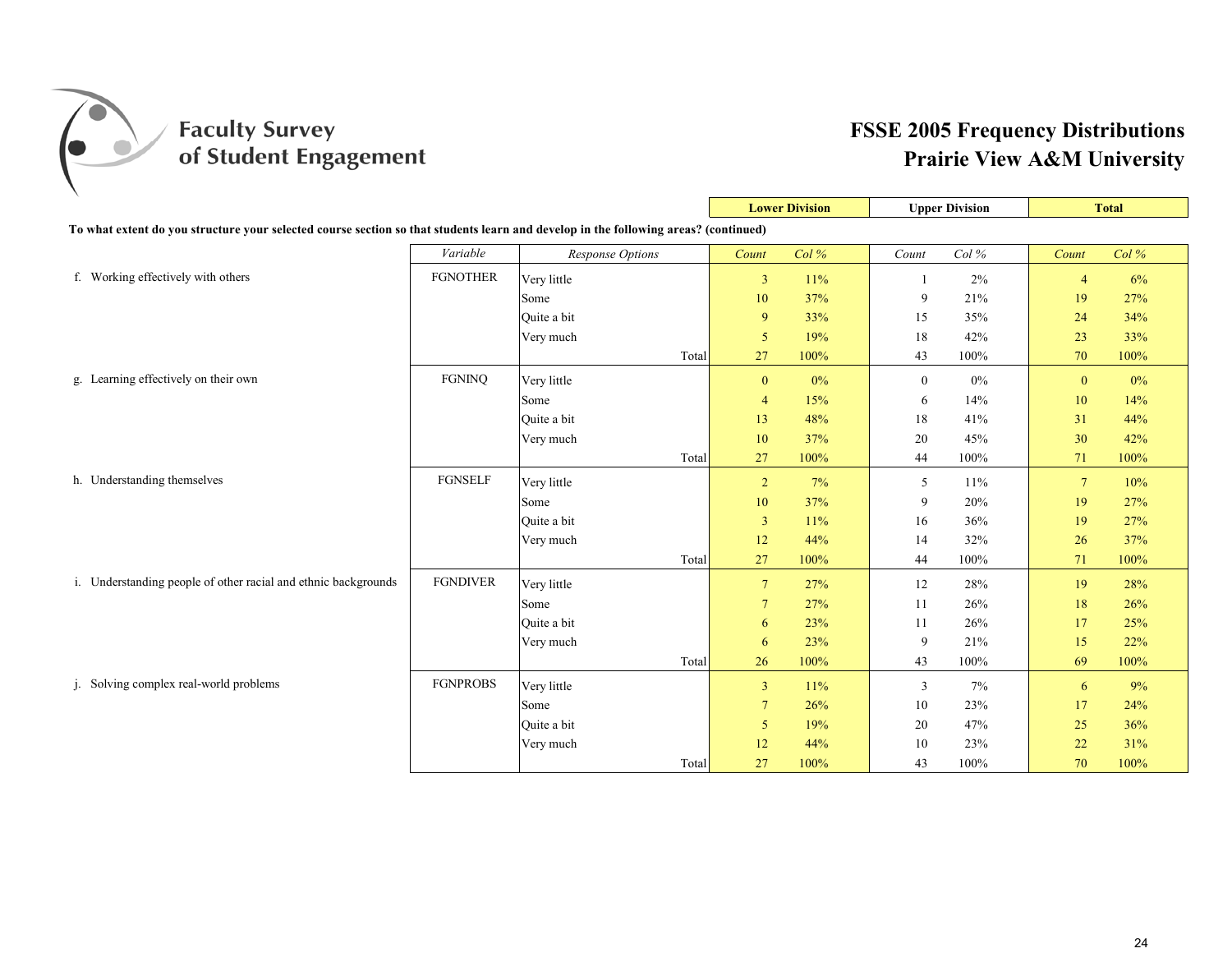

|                                                                                                                                     |                 |                         |                | <b>Lower Division</b> |                | <b>Upper Division</b> |                | <b>Total</b> |
|-------------------------------------------------------------------------------------------------------------------------------------|-----------------|-------------------------|----------------|-----------------------|----------------|-----------------------|----------------|--------------|
| To what extent do you structure your selected course section so that students learn and develop in the following areas? (continued) |                 |                         |                |                       |                |                       |                |              |
|                                                                                                                                     | Variable        | <b>Response Options</b> | Count          | Col%                  | Count          | Col%                  | Count          | $Col\%$      |
| k. Developing a personal code of values and ethics                                                                                  | <b>FVALUES</b>  | Very little             | $\mathbf{3}$   | 11%                   | 5              | 12%                   | 8              | 11%          |
|                                                                                                                                     |                 | Some                    | 8              | 30%                   | 13             | 30%                   | 21             | 30%          |
|                                                                                                                                     |                 | Ouite a bit             | $\overline{7}$ | 26%                   | 14             | 33%                   | 21             | 30%          |
|                                                                                                                                     |                 | Very much               | 9              | 33%                   | 11             | 26%                   | 20             | 29%          |
|                                                                                                                                     |                 | Total                   | 27             | 100%                  | 43             | 100%                  | 70             | 100%         |
| 1. Developing a deepened sense of spirituality                                                                                      | <b>FSPIRIT</b>  | Very little             | 14             | 54%                   | 25             | 58%                   | 39             | 57%          |
|                                                                                                                                     |                 | Some                    | $\overline{7}$ | 27%                   | 8              | 19%                   | 15             | 22%          |
|                                                                                                                                     |                 | Ouite a bit             | $\overline{2}$ | 8%                    | $\overline{7}$ | 16%                   | 9              | 13%          |
|                                                                                                                                     |                 | Very much               | $\mathfrak{Z}$ | 12%                   | 3              | 7%                    | 6              | 9%           |
|                                                                                                                                     |                 | Total                   | 26             | 100%                  | 43             | 100%                  | 69             | 100%         |
| m. Acquiring a broad general education                                                                                              | <b>FGNGENLE</b> | Very little             |                | 4%                    | 3              | $7\%$                 | $\overline{4}$ | 6%           |
|                                                                                                                                     |                 | Some                    | 6              | 22%                   | 10             | 23%                   | 16             | 23%          |
|                                                                                                                                     |                 | Quite a bit             | 6              | 22%                   | 19             | 44%                   | 25             | 36%          |
|                                                                                                                                     |                 | Very much               | 14             | 52%                   | 11             | 26%                   | 25             | 36%          |
|                                                                                                                                     |                 | Total                   | 27             | 100%                  | 43             | 100%                  | 70             | 100%         |
| n. Acquiring job or work-related knowledge and skills                                                                               | <b>FGNWORK</b>  | Very little             | $\overline{3}$ | 11%                   |                | 2%                    | $\overline{4}$ | 6%           |
|                                                                                                                                     |                 | Some                    | 11             | 41%                   | 6              | 14%                   | 17             | 24%          |
|                                                                                                                                     |                 | Quite a bit             | $\overline{4}$ | 15%                   | 16             | 37%                   | 20             | 29%          |
|                                                                                                                                     |                 | Very much               | 9              | 33%                   | 20             | 47%                   | 29             | 41%          |
|                                                                                                                                     |                 | Total                   | 27             | 100%                  | 43             | 100%                  | 70             | 100%         |